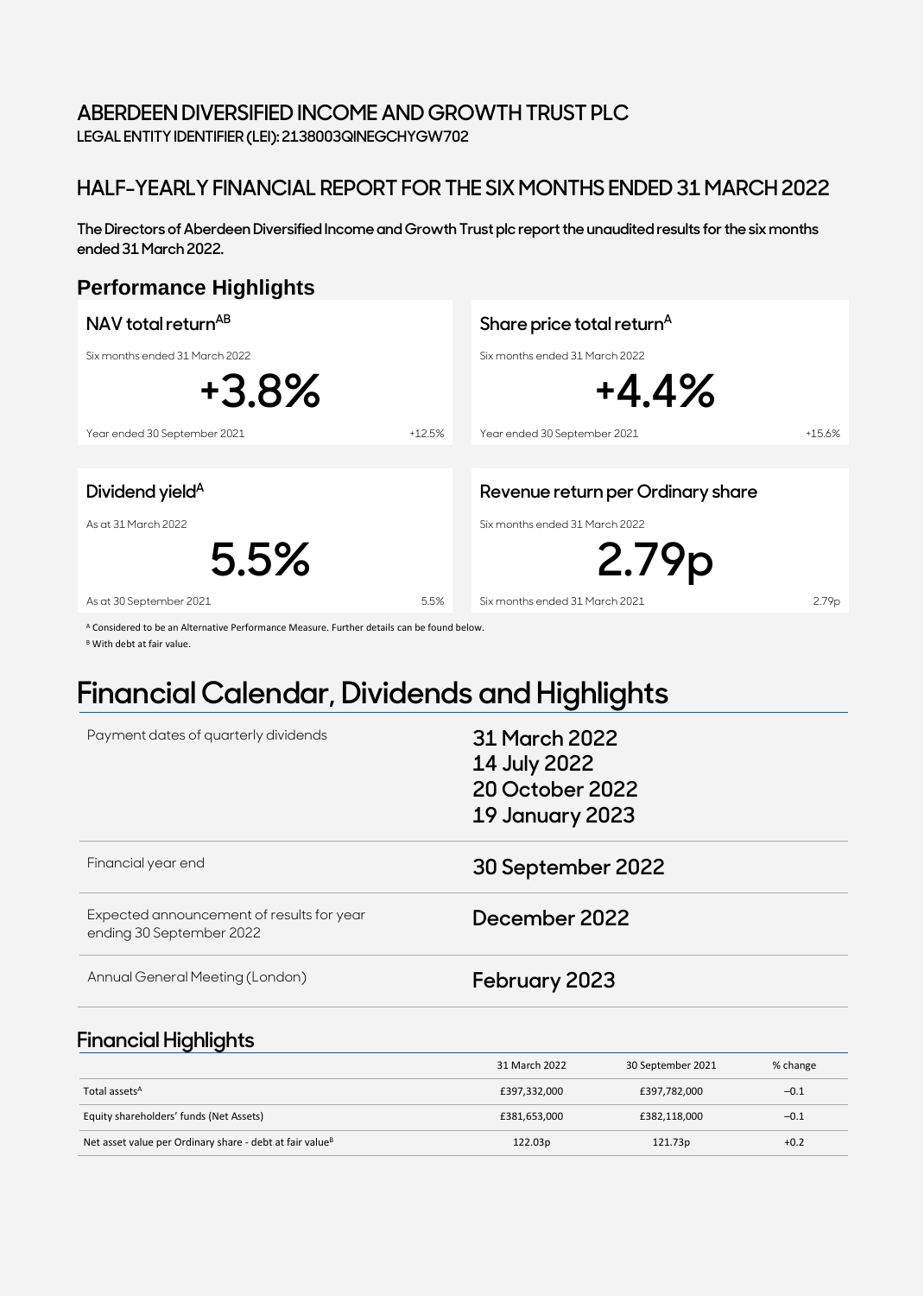| Ordinary share price (mid market)                                         | 101.50p | 100.00p | $+1.5$ |
|---------------------------------------------------------------------------|---------|---------|--------|
| Share price discount to net asset value - debt at fair value <sup>B</sup> | 16.82%  | 17.85%  |        |
| Net gearing - debt at fair value <sup>B</sup>                             | 2.70%   | 3.70%   |        |
| Ongoing charges ratio <sup>B</sup>                                        | 1.46%   | 1.45%   |        |

<sup>A</sup> Total assets as per the Statement of Financial Position less current liabilities.

B Considered to be an Alternative Performance Measure. Details of the calculation can be found below.

|                                                   | Six months ended  | Six months ended |                          |
|---------------------------------------------------|-------------------|------------------|--------------------------|
|                                                   | 31 March 2022     | 31 March 2021    | % change                 |
| Net revenue return after taxation                 | £8,628,000        | £8,754,000       | $-1.4$                   |
| Revenue return per share                          | 2.79p             | 2.79p            | $\overline{\phantom{0}}$ |
| <b>Dividends</b>                                  |                   |                  |                          |
| First interim dividend                            | 1.40 <sub>p</sub> | 1.38p            | $+1.4$                   |
| Second interim dividend                           | 1.40 <sub>p</sub> | 1.38p            | $+1.4$                   |
| Total dividends declared in respect of the period | 2.80 <sub>p</sub> | 2.76p            | $+1.4$                   |

## **Chairman's Statement**

#### **Performance**

Global equity markets have experienced greatly increased volatility over the six months under review to 31 March 2022 as a number of negative factors have combined to create sharply increasing inflationary pressures and uncertain economic growth. Supply chain constraints, an infectious variant of Covid-19, causing staffing issues, and rising energy prices in the latter part of 2021 then combined with the Russia/Ukraine conflict in early 2022 to fuel further sharp rises in energy, commodity and food prices. Against this backdrop central banks have been reacting to sharp increases in inflation by raising interest rates which has meant government bonds have not provided capital protection over this period.

Given the challenging period for global equity markets and the volatility that we have witnessed, coupled with the fall in bond markets, it is pleasing to report that the Company experienced a relatively steady period of performance with low volatility. Over the six months' period ended 31 March 2022, the Company's net asset value per share ("NAV") total return, with debt at fair value and including income reinvested, was 3.8%. The Company's share price increased by 1.5% while the share price total return (assuming dividends are reinvested) was 4.4%. Over the 12 months ended 31 March 2022, the Company's NAV, with debt at fair value, increased by 12.2% while the Company's share price total return was 12.9%. Although the 12 month returns compare favourably with the Company's revised performance target of 6% per annum, it should be noted that this needs to be judged over rolling five year periods, not just over one year.

#### **Dividend**

Part of our investment proposition to shareholders is to offer a dependable quarterly dividend. The Company's revenue return for the six months ended 31 March 2022 was 2.79 pence per share (2021 - 2.79 pence). For the year to 30 September 2022, a first interim dividend of 1.40 pence (2021 - 1.38 pence) per share was paid to shareholders on 31 March 2022. The Board declared on 8 June 2022 a second interim dividend per share of 1.40 pence (2021 - 1.38 pence) to be paid on 14 July 2022 to shareholders on the register on 17 June 2022 with an ex-dividend date of 15 June 2022. On an annualised basis, a quarterly dividend of 1.40 pence per share is equivalent to a dividend yield of 5.5% based on the period end share price of 101.5 pence.

#### **Share buybacks and Treasury shares policy**

During the period, the Company bought back 221,379 shares into treasury at a cost of £221,000. The Company's discount (calculated with debt at fair value) narrowed from 17.9% at 30 September 2021 to 16.8% at 31 March 2022.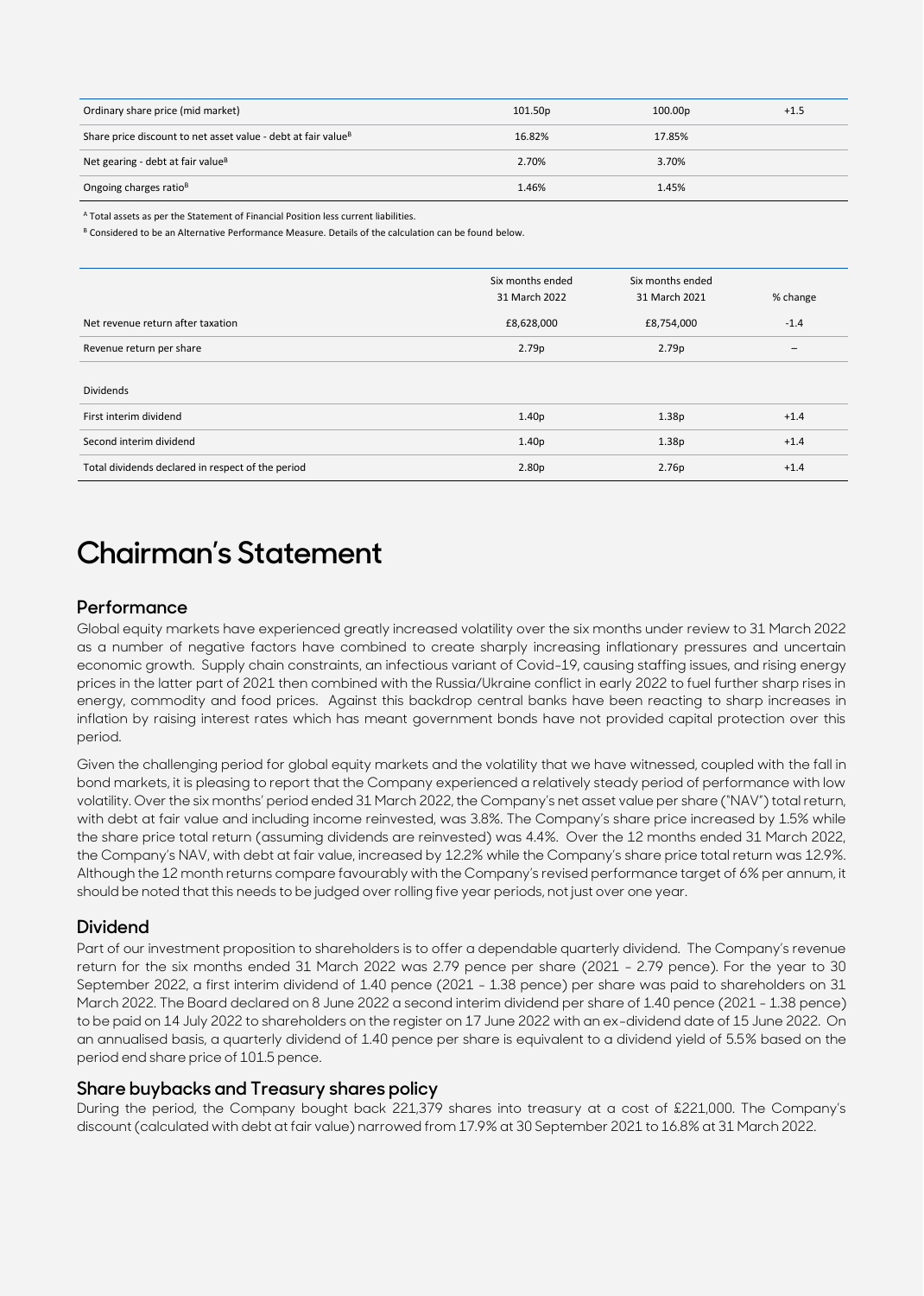The Board has agreed that in the event of the share price trading at a premium to the NAV per share, Ordinary shares can be re-issued out of treasury as this is less expensive than issuing new Ordinary shares. Although shares may be held in treasury indefinitely the Board has decided to adopt a policy such that, in the event the number of treasury shares represents more than 10% of the Company's issued share capital (excluding treasury shares) at the end of any financial year, the Company will cancel a proportion of its treasury shares such that the remaining balance will equal 7.5% of the issued share capital (excluding treasury shares).

### **Gearing**

The Company's net gearing was 2.7% at 31 March 2022 (2021 - 3.7%), with its £16.1million 6.25% Bonds due 2031 priced at fair value. The Board continues to keep the overall level of gearing under review but, in the prevailing economic environment, there is no current intention to introduce further fixed rate gearing.

### **Environmental, social and governance ("ESG")**

Taking account of ESG factors is now an integral part of the investment process at abrdn as well as ongoing monitoring after investments are included in the portfolio. Equally as important the investment teams undertake constructive engagement with the management of the investments held, in both public and private markets, on ESG issues and related risks. More detail on the approach to ESG can be found in the Company's 2021 annual report on pages 38 to 40. It is an evolutionary process and the Board continues to review closely the Manager's approach to, and adherence with, its ESG philosophy and policies. Further information may be found in the Investment Manager's Report.

### **Outlook**

Whilst uncertainty prevails over markets, especially in terms of the inflationary outlook, economic growth and the Russia/Ukraine conflict, the Board believes the Company's strategy, which seeks to provide capital growth and a dependable quarterly dividend from a diversified portfolio, is well positioned to deliver an attractive total return with lower volatility to our shareholders over the medium term. There have certainly been early fears expressed of recession. Whilst such uncertainty exists, we remain mindful of the challenges ahead and your Board together with the Manager continue to review asset allocation on a regular basis with this heightened risk prompting the Manager to reduce equities and emerging market debt exposure as a result. The portfolio incorporates a degree of inflation-linkage through its infrastructure assets while the renewable investments offer a degree of income protection. The diversification in the portfolio, provided through investment in a broad range of asset classes, both listed and unlisted, should offer some confidence that the Company is well-placed and will continue to take advantage of investment opportunities that arise from the volatility we are seeing in the markets.

### **Davina Walter**

Chairman 14 June 2022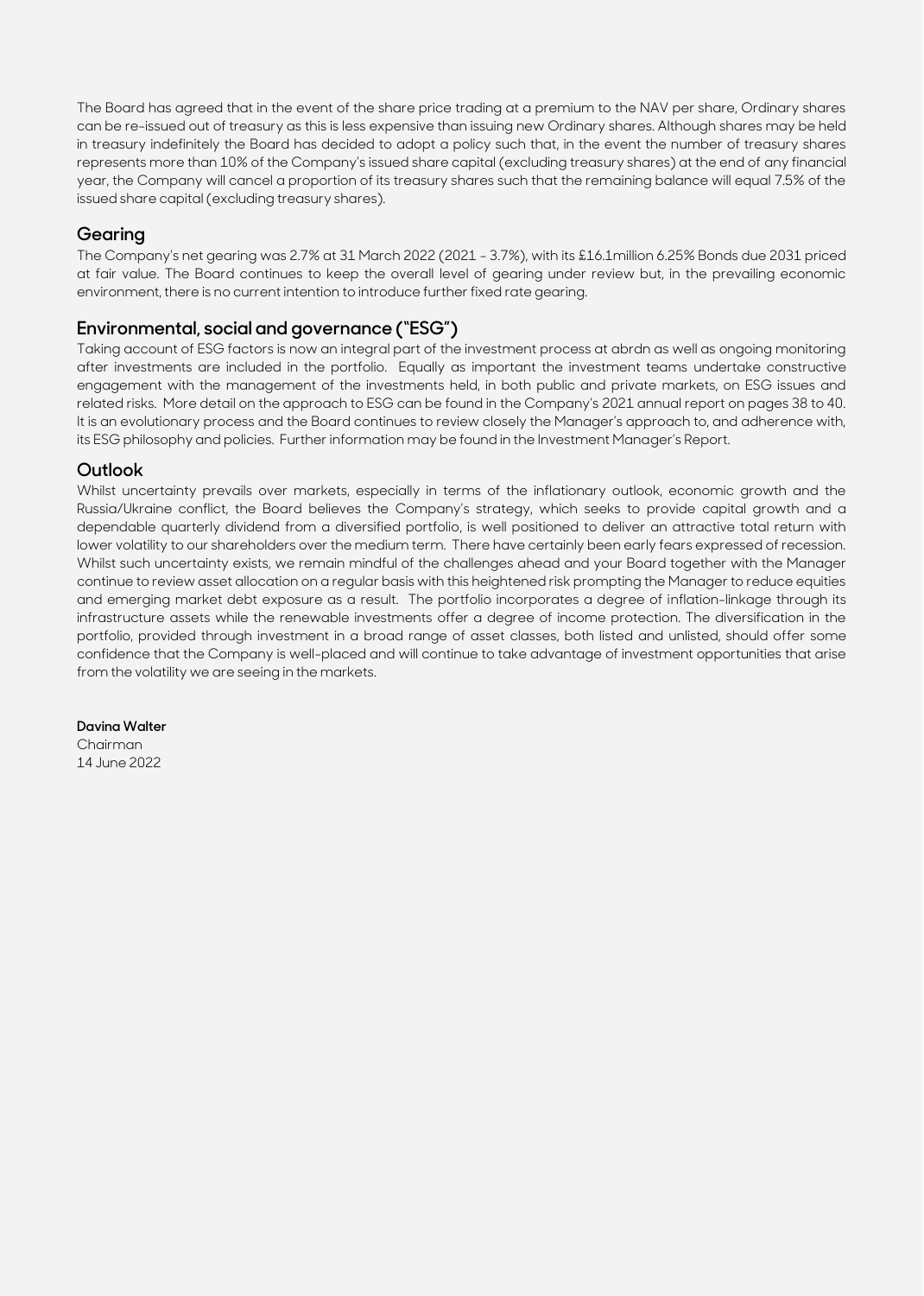## **Interim Management Report and Directors' Responsibility Statement**

The Chairman's Statement and the Investment Manager's Report provide details of the important events which have occurred during the period and their impact on the financial statements.

### **Principal Risks and Uncertainties**

The principal risks faced by the Company can be divided into various areas as follows:

- − Performance;
- Portfolio;
- − Gearing;
- − Income/dividend;
- Regulatory;
- − Operational;
- − Market; and
- − Financial.

The Board reported on the principal risks and uncertainties faced by the Company in the Annual Report and Financial Statements (the "Annual Report") for the year ended 30 September 2021; a detailed explanation can be found in the Strategic Report on pages 11 to 14 of the Annual Report which is available on the Company's website: **aberdeendiversified.co.uk**

The Board is monitoring the increasing political and economic uncertainty which emerged in the period and could affect markets, particularly the reaction to higher interest rates and the volatility associated with the conflict in Ukraine, both of which are expected to endure over the six months to 30 September 2022.

The Board is also conscious of the elevated threat posed by climate change and continues to monitor, through its Investment Manager, the potential risk that its portfolio investments may fail to adapt to the requirements imposed by climate change.

In the view of the Board, there have not been any other changes to the fundamental nature of the principal risks and uncertainties facing the Company since the previous Annual Report, which are considered to be equally applicable to the remaining six months of the financial year to 30 September 2022 as they were to the six months under review.

### **Going Concern**

The Financial Statements of the Company have been prepared on a going concern basis. The Directors have assessed the financial position of the Company as outlined above and in the Chairman's Statement. The Board takes comfort from the Manager's construction of an actively managed portfolio of diversified assets which is designed to provide both a level of resilience in the face of shorter term volatility and the potential for an attractive return over the medium and longer return.

The forecast projections and actual performance are reviewed on a regular basis throughout the period and the Directors believe that this is the appropriate basis and that the Company is financially sound with adequate resources to continue in operational existence for the foreseeable future (being a period of twelve months from the date that these financial statements were approved). The Company is able to meet all of its liabilities from its assets, including its ongoing operating expenses.

Whilst the Company is obliged to hold an annual continuation vote at the AGM, as an ordinary resolution, the Directors do not believe this should automatically trigger the adoption of a basis other than going concern in line with the Association of Investment Companies ("AIC") Statement of Recommended Practice ("SORP") which states that it is more appropriate to prepare financial statements on a going concern basis unless a continuation vote has already been triggered and shareholders have voted against continuation.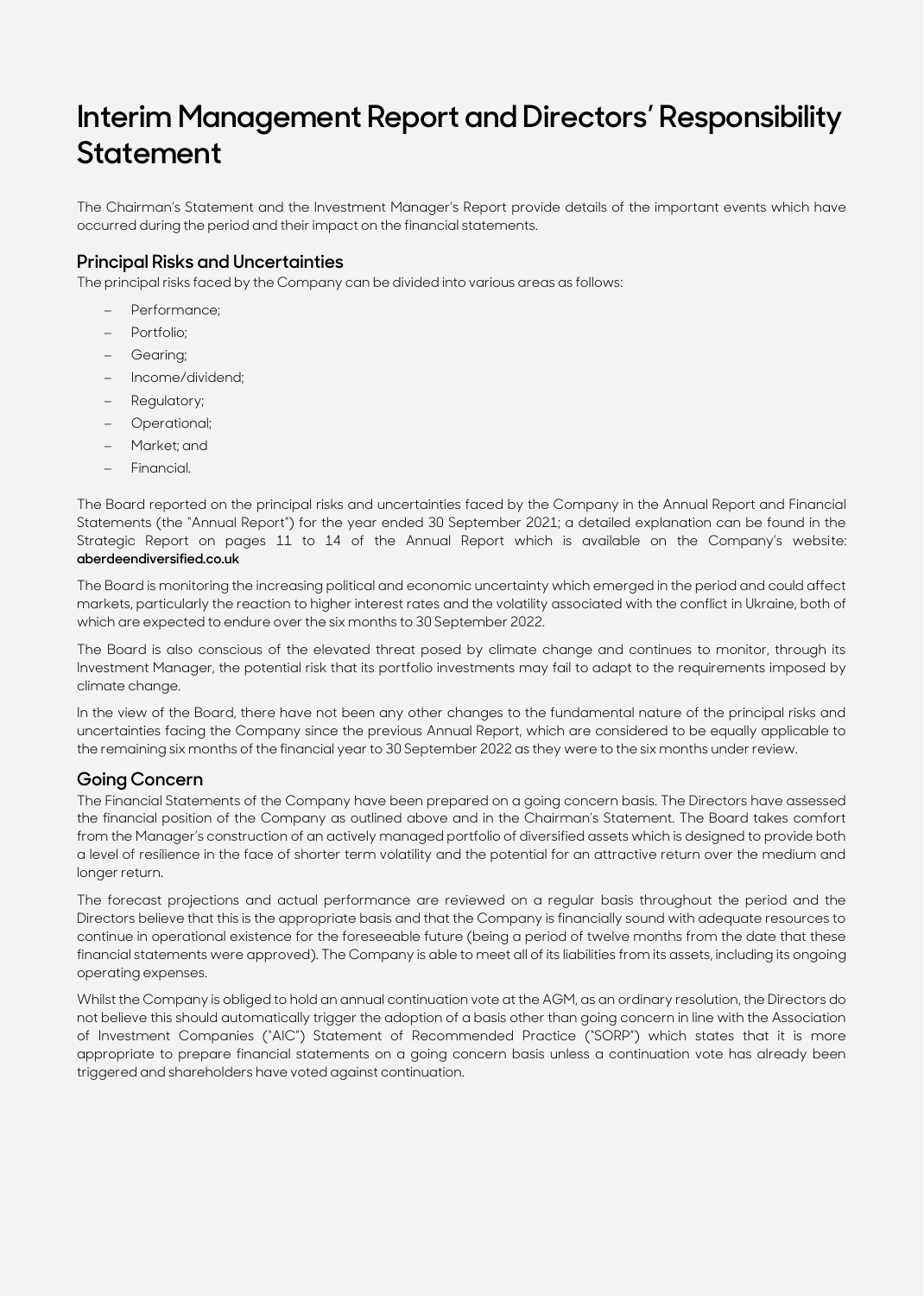### **Related Party Disclosures and Transactions with the Alternative Investment Fund Manager and Investment Manager**

Aberdeen Standard Fund Managers Limited ("ASFML") has been appointed as the Company's Alternative Investment Fund Manager ("AIFM").

ASFML has (with the Company's consent) delegated certain portfolio and risk management services, and other ancillary services, to Aberdeen Asset Managers Limited and Aberdeen Asset Management PLC which are regarded as related parties under the UKLA's Listing Rules. Details of the fees payable to ASFML are set out in note 3 to the condensed financial statements.

### **Directors' Responsibility Statement**

The Disclosure and Transparency Rules of the UK Listing Authority require the Directors to confirm their responsibilities in relation to the preparation and publication of the Interim Management Report and Financial Statements.

The Directors confirm to the best of their knowledge that:

- the condensed set of financial statements contained within the half yearly financial report has been prepared in accordance with applicable UK Accounting Standard FRS 104 'Interim Financial Reporting' and give a true and fair view of the assets, liabilities, financial position and return of the Company for the period ended 31 March 2022; and
- − the Interim Management Report, together with the Chairman's Statement and Investment Manager's Report, include a fair review of the information required by 4.2.7R and 4.2.8R of the FCA's Disclosure and Transparency Rules.

This Half-Yearly Financial Report has been reviewed by the Company's auditor, PricewaterhouseCoopers LLP, and their report is set out on in the published .

The Half-Yearly Financial Report was approved by the Board and the above Director's Responsibility Statement was signed on its behalf by the Chairman.

**For and on behalf of the Board Davina Walter** Chairman 14 June 2022

## **Investment Manager's Report**

The last six months have been one of the most volatile and dramatic periods in equities and bond markets that we can remember. The saying 'may you live in interesting times' could not be more appropriate – we have had dramatic inflation increases in the West and we are now experiencing war in Europe – something that was almost unthinkable when we last wrote. Our thoughts are with any readers who have connections with Ukraine.

#### **A dramatic period, both in terms of politics & economics, and market performance**

As we wrote the last Annual Report in the third quarter of 2021 we noted that a new Covid-19 variant - Omicron – appeared to be much more infectious and observed that the effect on the global economy could be significant. The impact of Omicron turned out to be very significant as restrictions were ramped up and countries raced to vaccinate populations, for a third time in many cases.

The impact on supply chains, concurrent with labour shortages and commodity price increases, deepened inflation that had taken hold as a result of the reopening of economies.

As inflation became more broad-based, market participants fretted about developed market central banks being late to adopt the appropriate monetary policy to tackle it. The result was an enormous, and swift, rotation out of growth stocks within equities markets. At the same time there was an equally dramatic sell off in government bonds as expectations of interest rate rises increased.

Finally, Russia took the decision to invade its neighbour Ukraine. This action was met with unprecedented sanctions by Western governments, including the removal of access by Russia to both its US dollar reserves and the ability of its most systemically important banks to use the global SWIFT payments system.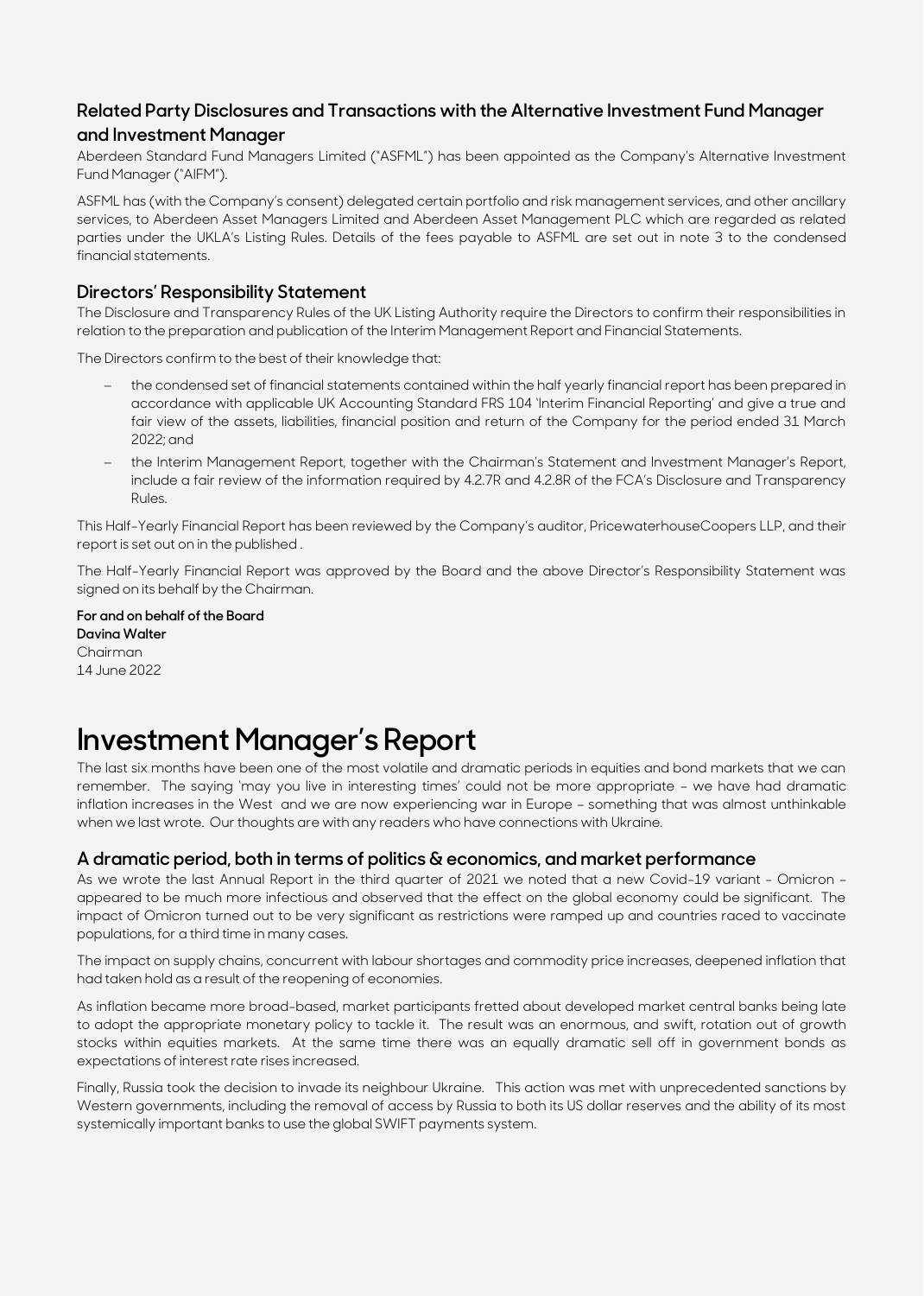As the horror of war unfolded, companies and governments began to refuse to trade with Russia. Commodities prices soared due to Russia's importance as an energy and metals exporter, and Ukraine's importance as a wheat exporter. This served to cement the inflationary forces into place, meaning that central banks had no choice but to act, and began to raise interest rates, finally dispensing with the notion that inflation could possibly be transitory.

### **Capital protection in a challenging environment**

On an absolute and relative basis return on net asset value ("NAV"), with debt at fair value and including income, has been reasonable during the period. The Company delivered a total return of 3.8% with 2.6% volatility, a good risk adjusted return per unit of risk taken. The compared with a 4.7% return in equities as measured by the FTSE All-Share Index with 11.8% volatility, and -5.2% in government bonds as measured by the ICE BofA UK Gilt Index with a volatility of 14.8%. The share price total return was 4.4% during the period.

The Company has been able to protect capital in a very challenging market environment, with Private Market investments driving returns. Equities also performed well. Whilst Fixed Income & Credit detracted from returns, the loss was relatively muted.

In Private Markets, the standout performers were infrastructure and private equity. **Aberdeen Global Infrastructure**  Partners II was marked up significantly on a better than initially forecast outlook for the I77 Express Lane asset's revenue. **SL Capital Infrastructure II** benefitted as revenues increased due to inflation linkage across the portfolio and increased power prices for its solar investment in Poland. **Andean Social Infrastructure Fund I** also enjoyed positive performance due to the inflation linkage of its revenues.

Within Private Equity, **Maj Equity Fund IV** sold Svendsen Sports, a Scandinavian fishing tackle specialist retailer, for a higher than forecast price. The **Aberdeen Standard Secondary Opportunities Fund IV** benefited from strong performance from the investments acquired off-market via the abrdn origination network, driven by Vitriuvian II, a European high growth, tech enabled private equity fund.

We discuss performance, gross of management fees and expenses directly attributable to the Company, in greater detail below.

### **How did the Company produce returns during such a volatile period?**

#### **Private Markets**

Private Markets led return generation, contributing 3.9% to performance. As mentioned in our opening comments, infrastructure assets performed particularly well, contributing 2.5% to performance.

In addition, there can be uplifts in capital values of these assets. For example, the Company benefitted from a significant uplift in valuation of an asset held within the **Aberdeen Global Infrastructure Partners II** holding. The Interstate 77 toll road asset, which connects West Virginia and South Carolina in the east of the United States of America, gained in value as the per mile forecast increased.

The core infrastructure positions in the Company's portfolio have in place long term revenue contracts with inflation linkage built in, so the current inflationary environment has been positive for their cashflows and valuations, allowing the Company to deliver steady performance through a time of inflationary and volatile markets. The long term contracts also ensure that future revenues are already secured, so that the infrastructure portfolio at the heart of the Company is well positioned to continue to deliver value throughout the economic cycle.

In addition, there can be opportunities for uplifts in capital values of these assets. For example, the Company benefitted from a significant uplift in valuation of an asset held within the **Aberdeen Global Infrastructure Partners II** holding. The Interstate 77 express lane toll road asset, connecting West Virginia and South Carolina, which feeds traffic to and from Charlotte, North Carolina in the eastern USA, gained in value as the revenue per mile forecast increased (see case study).

Furthermore, the longer term trend of increased demand for renewable energy has been amplified by the need to move away from energy produced by Russia, which has driven improved cashflows and valuations at the Company's operational solar and wind assets in the UK and Europe. The value of the Company's stake in the largest solar platform in Poland was up over 10%, and the UK solar and wind portfolio provided its largest quarterly cash distribution to date in Q1 2022.

We continue to increase the Company's exposure to the privately held infrastructure sector as commitments made previously are called by managers, including the significant drawdown from the **Andean Social Infrastructure Fund** in March to develop a new port facility in Colombia (see more detail on this investment in the Investment Case Study).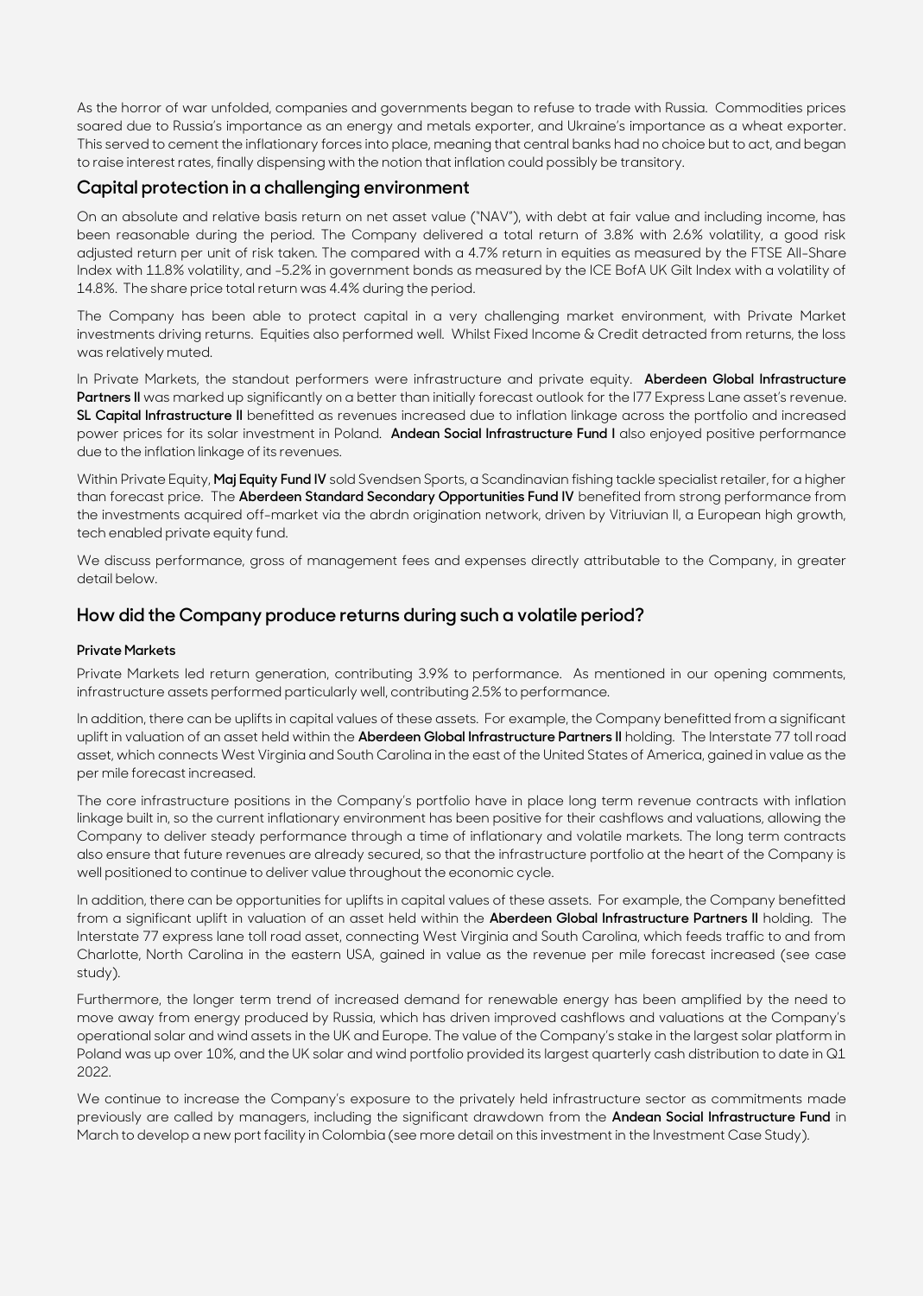Private Equity was also a positive driver of performance during the period contributing 0.7% to performance. Further to the gains made by **Aberdeen Standard Secondary Opportunities Fund IV** and **Maj Equity Fund IV** mentioned above, there was growth from the venture capital investments held in the **Aberdeen Standard Global Private Markets Fund**. While some tech names in the listed markets have seen sharp drops in value on concerns around user growth, the innovation cycle which drives growth in the Venture Capital (VC) market has remained strong. The current VC portfolio is tilted towards names at the forefront of Web 3.0 (the decentralisation of the internet where individuals can own their own data) which is a significant shift in the tech landscape and is expected to drive further idiosyncratic growth.

The Company's exposure to Private Credit was a marginal positive over the period due to the floating rate nature of the majority of the underlying investments, providing protection in a rising interest rate environment.

Finally, the Special Opportunities basket provided positive performance as the investment in **Healthcare Royalty Partners IV** continued to provide strong income for the Company. The income is linked to sales of medical treatments, and as such is non-economically linked, and should continue to perform steadily through periods of volatile market performance.

#### **Equities**

Equities returned 1.2% during the period driven predominantly by infrastructure names, but also from our Core Sustainable Equity exposure. The infrastructure names were particularly resilient to the inflationary environment, and bucked the trend towards increased equity market volatility during the period.

The Core Sustainable Equity sleeve exposure contributed 0.3% to returns during the period, whilst the **ASI UK Mid Cap Fund** exposure suffered during the rotation away from growth stocks and towards value stocks, which was particularly aggressive and unfavourable towards the quality, growth, and momentum focused style of investing pursued by the team. This loss was partly offset by the Company's exposure to the FTSE 100 Future held to balance out the factor risks of that holding.

#### **Fixed Income & Credit**

Fixed Income and Credit contributed -0.8% to returns during the period. Whilst Asset Backed Securities delivered a marginally negative return during the period, Emerging Market Debt led the negative contribution made by the Fixed Income & Credit allocation. Inflation concerns, which have been a key concern for some time in many emerging markets, particularly in the case of food price inflation, led some central banks to continue to raise interest rates. This led to a sell-off in some bond markets, particularly earlier in the period, although prices recovered over the turn of the year as market participants began to expect fewer rate hikes going forward. The currency hedging basket contributed positively to performance during the period, as did interest payments.

Sadly, Russia initiating a full scale invasion of Ukraine led to losses within the Emerging Market Debt sleeve during February and March. We had been reducing exposure to Russia and Ukraine ahead of the invasion as we anticipated some form of conflict, but like most others, we did not expect a full scale invasion, so had retained some exposure. The subsequent impact on the debt of both Russia and Ukraine, in addition to that of Belarus as a facilitator of the invasion, contributed negative performance of -0.7% during February and March. Positive performance in the rest of the sleeve was not enough to offset these losses.

Russian debt was written down to zero within the portfolio so there will be no further negative performance impact. Whilst the Ukraine local currency market is closed due to capital controls interest payments continue to be made, and the Company had an exposure of 0.3% at the end of March.

### **What portfolio changes did we make?**

#### **Private Market Capital Calls & Distributions**

We continued to increase exposure to Private Markets with increased allocations to Infrastructure and Private Equity in particular. Several notable capital calls were received from Private Market managers as they identified new investment opportunities.

**Bonaccord Capital**, the Private Equity fund focusing on investing in alternative investment management firms, drew down further capital as it made investments in four new managers in December, meaning the portfolio is now finalised and generating income, as well as providing the opportunity for growth.

In addition, there were significant capital calls from the **Andean Social Infrastructure Fund** (see the case study) and from **Hark III**, the Private Credit fund.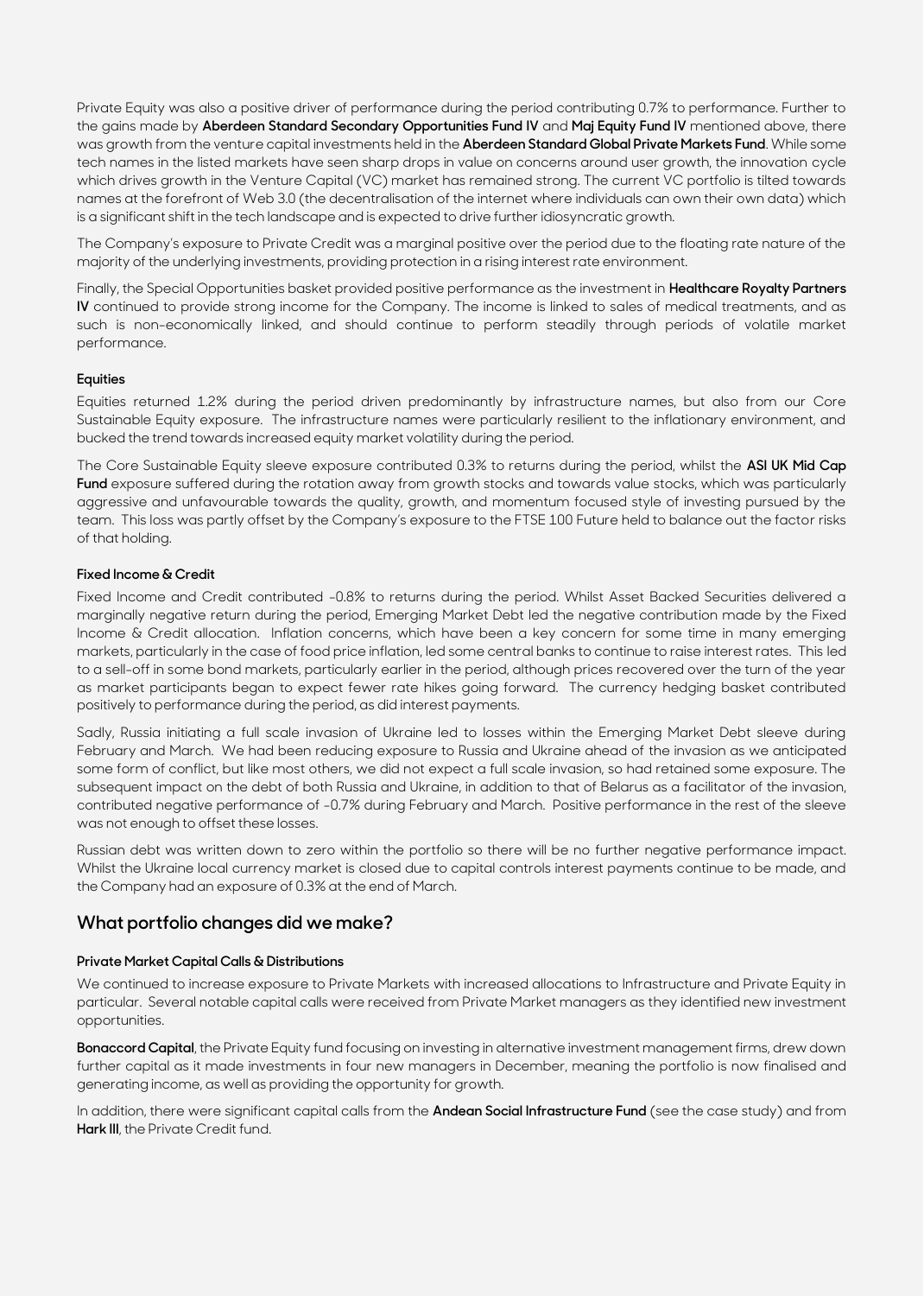There were also several significant distributions paid back to the Company from its Private Market investments during the period.

The **DWS Pan European Infrastructure Fund I** sold its stake in Peel Ports and distributed the proportionate share of the proceeds (c. €3.2m) back to the Company (see the Investment Case Study).

The **Aberdeen Property Secondaries Fund** distributed c. €3.6m back to the Company from the proceeds of its investment in the TCAP Gemlife fund, the final remaining asset of which was a mezzanine loan secured against a portfolio of 13 retirement villages in Australia.

Finally, the **Aberdeen Standard Secondary Opportunities Fund IV** distributed \$1.9m to the Company in November, from gains made in the three diversified portfolios acquired in previous transactions.

#### **Listed market portfolio changes**

As capital calls from Private Market managers were received during November, we chose to fund these from developed market corporate credit and core equities. We aimed to keep credit exposure broadly neutral but favoured reducing equities exposure as we had less conviction in the outlook for growth and have become more circumspect on the prospects for the revenue growth that we considered necessary to defend margins.

In December, we reduced our long Japanese yen position in favour of the US dollar. We felt that was a better hedge to the downside risks we saw as increasingly apparent.

At the beginning of the year we trimmed our emerging market debt exposure as it had performed well relative to other assets, and our view became more neutral as a result. At the same time, within that sleeve, we had been trimming Russian exposure as rhetoric around Ukraine became less favourable, but like most others, we didn't anticipate a full scale invasion and so had maintained some exposure.

Finally, following the bounce off the lows witnessed in February, we trimmed equity exposure by removing the FSTE 100 future during March and funded a further private market drawdown from a Private Credit manager from our loans exposure. We also closed the remaining long Japanese yen position in favour of the US dollar.

Whilst we have confidence in the asset allocation, the overarching view has been to reduce exposure to Equities and Emerging Market Debt at the margin as the risks to the economy from inflation and potential recession have built up, whilst allowing the Company to be in a position to participate in upside scenarios to the extent that they present themselves.

#### **Further ESG integration**

Since we last wrote, we have evolved the way we consider developments in ESG, and in particular climate change, into our strategic asset allocation process.

Our standard long-term expected return forecasts now include climate change scenario analysis outputs for equities, which consider the impact on equity valuations in light of plausible technological, energy mix and policy developments.

The relatively short maturity of credit assets and their position in the capital structure make aggregate index level impairments very small so we do not include such considerations in our credit forecasts.

Government bond returns require the forecasting of yield curves, and the interplay between climate change policy and monetary/fiscal policy is a topic of ongoing debate.

### **Where do we go from here?**

Omicron continues to weigh on supply chains, exacerbated further by China's zero Covid strategy. At the same time the war in Ukraine compounds these issues and we expect continued disruption as a result. The combination of conflict and monetary tightening will slow growth below trend.

The probability of a recession in the US during the next 24 months is undoubtedly increasing. As this risk is elevated we have trimmed our equities and emerging market debt exposure. We have also added US dollar exposure as we suspect this will continue to do well in the current environment of tightening policy in the US.

We expect credit to be more resilient than it would ordinarily be in this environment as a result of the balance sheet clean up during the depths of the Covid-19 crisis, and whilst we do not expect the recession to be shallow, neither will it be deep or protracted.

There will be continued inflation upside risk due to supply chain issues and elevated commodities prices. Underlying inflation pressures are mounting, but we think the Company is insulated to a degree as we have inflation sensitive assets such as infrastructure and floating rate credit.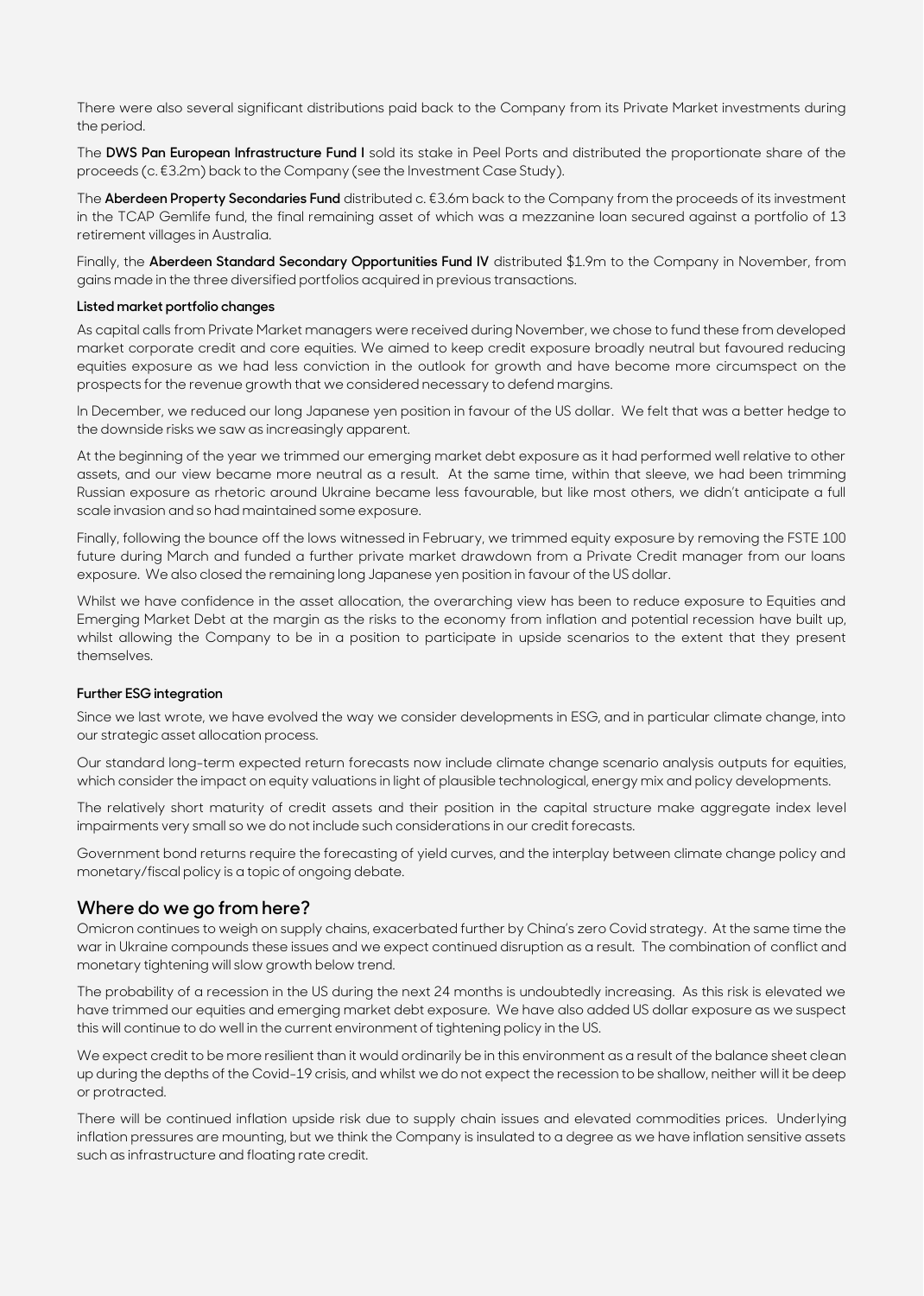Policy makers will struggle to look through the energy price shock and underlying inflation pressures will mean tighter financial conditions. We are watching real interest rates (which are rates after adjusting for inflation) closely.

In terms of the terrible events occurring in Ukraine, history suggests markets can rebound sharply when geopolitical shocks resolve, but the conflict continues to become more entrenched, sadly.

The Company has a well-diversified portfolio, and has proven to be resilient in the recent challenging environment. While we expect market conditions to remain challenging, we believe the Company is well placed to continue to navigate what is proving to be a difficult environment. We hope to be able to continue to deliver differentiated returns to shareholders by holding Private Market assets that are uncorrelated, or less correlated to economic events, as well as listed assets that can provide good cash flows, whilst also maintaining exposure to certain assets that can participate to the upside in more constructive market environments.

**Nalaka De Silva Jennifer Mernagh Nic Baddeley Aberdeen Asset Managers Limited** Investment Manager 14 June 2022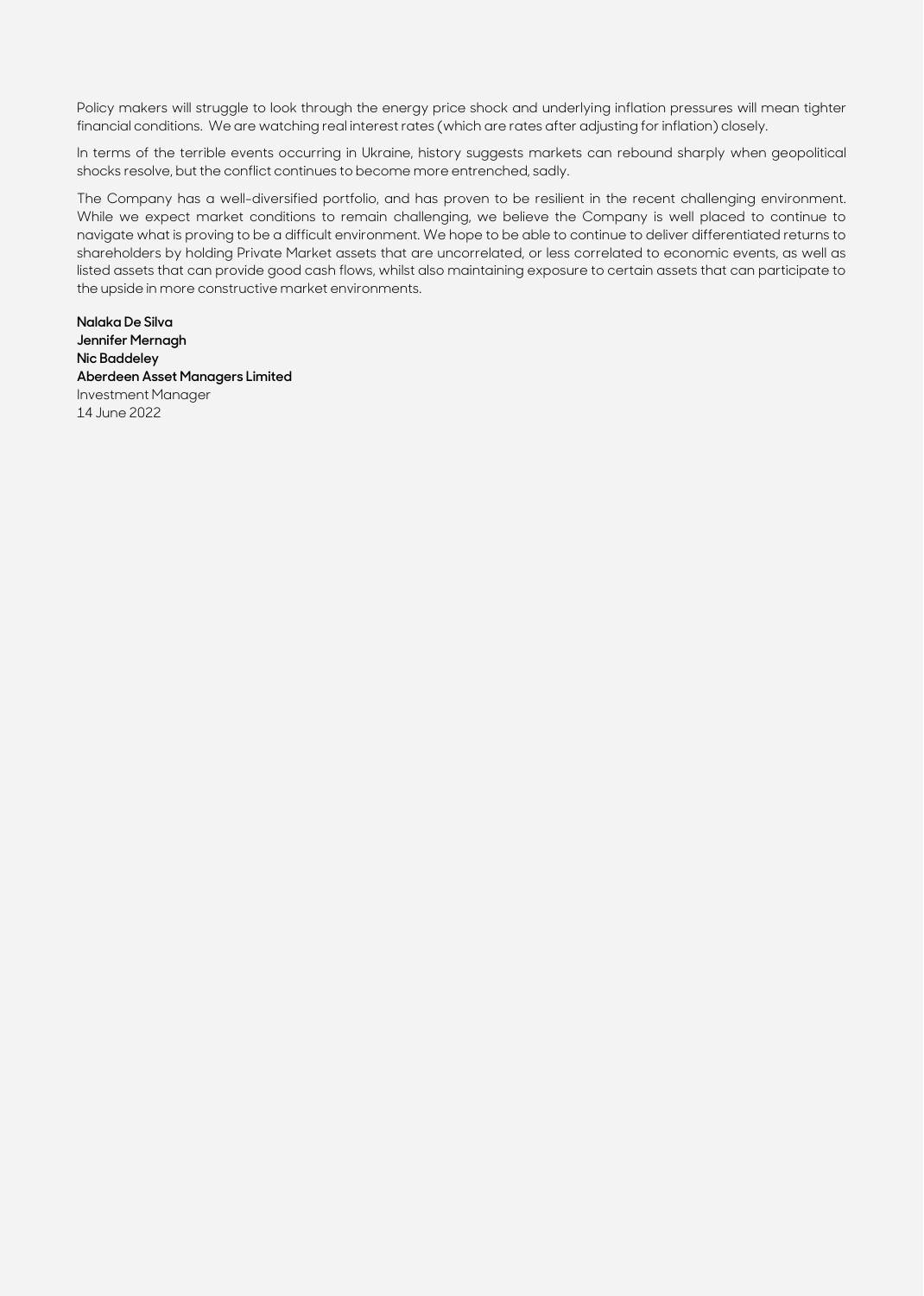# **Ten Largest Investments**

## **As at 31 March 2022**

|                                                                                  | At<br>31 March         | At<br>30 September     |
|----------------------------------------------------------------------------------|------------------------|------------------------|
|                                                                                  | 2022                   | 2021                   |
|                                                                                  | % of Total investments | % of Total investments |
| TwentyFour Asset Backed Opportunities Fund                                       | 6.7                    | 6.8                    |
| Investments in mortgages, SME Ioans originated in Europe                         |                        |                        |
| Aberdeen Standard Global Private Markets Fund <sup>A</sup>                       | 4.8                    | 4.4                    |
| Multi-strategy private markets exposure                                          |                        |                        |
| SL Capital Infrastructure IIAB                                                   | 4.4                    | 3.8                    |
| European economic infrastructure                                                 |                        |                        |
| Neuberger Berman CLO Income Fund                                                 | 3.8                    | 4.0                    |
| Floating-rate exposure to securitised non-investment grade corporate bonds       |                        |                        |
| Aberdeen Global Infrastructure Partners II (USD) <sup>AB</sup>                   | 3.8                    | 2.5                    |
| Invests in social infrastructure projects, in Australia, the USA and New Zealand |                        |                        |
| Burford Opportunity Fund <sup>B</sup>                                            | 3.5                    | 3.3                    |
| Diverse portfolio of litigation finance investments initiated by Burford Capital |                        |                        |
| Aberdeen European Residential Opportunities Fund <sup>AB</sup>                   | 2.8                    | 3.1                    |
| Conversion of commercial property into residential                               |                        |                        |
| Andean Social Infrastructure Fund IAB                                            | 2.7                    | 1.5                    |
| Infrastructure project investments in the Andean region of South America         |                        |                        |
| Aberdeen Property Secondaries Partners IIAB                                      | 2.5                    | 3.2                    |
| Realisation of value from property funds which are in run-off                    |                        |                        |
| Healthcare Royalty Partners IVB                                                  | 2.5                    | 2.8                    |
| Invests in healthcare royalty streams primarily in the US                        |                        |                        |

<sup>A</sup> Denotes abrdn plc managed products

<sup>B</sup> Unlisted holdings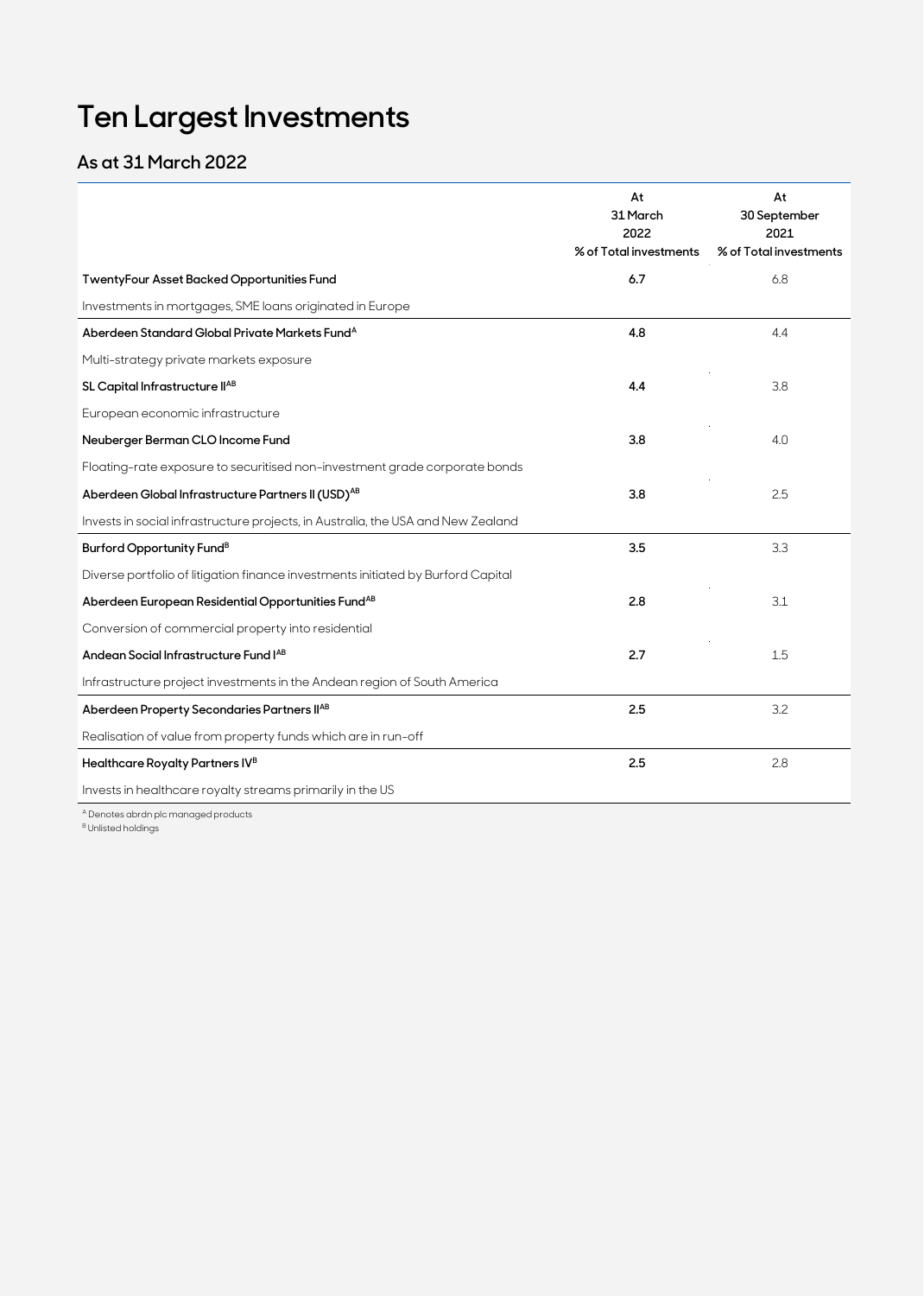# **Investment Portfolio – Private Markets**

## **As at 31 March 2022**

|                                                                 | Valuation<br>31 March 2022 | Valuation<br>31 March 2022 | Valuation<br>30 September 2021 |
|-----------------------------------------------------------------|----------------------------|----------------------------|--------------------------------|
| Company                                                         | £'000                      | %                          | £'000                          |
| <b>Private Equity</b>                                           |                            |                            |                                |
| Bonaccord Capital Partners I-A <sup>B</sup>                     | 9,453                      | 2.4                        | 6,274                          |
| Truenoord Co-Investment <sup>B</sup>                            | 8,558                      | 2.2                        | 8,011                          |
| Aberdeen Standard Secondary Opportunities Fund IV <sup>AB</sup> | 5,572                      | 1.4                        | 5,478                          |
| Harbour Vest International Private Equity VIB                   | 2,616                      | 0.7                        | 3,020                          |
| Maj Invest Equity 5 <sup>B</sup>                                | 2,415                      | 0.6                        | 1,785                          |
| ASI Hark III <sup>AB</sup>                                      | 2,150                      | 0.5                        |                                |
| Maj Invest Equity 4 <sup>B</sup>                                | 1,633                      | 0.4                        | 2,806                          |
| Mesirow Financial Private Equity IV <sup>B</sup>                | 1,071                      | 0.3                        | 1,272                          |
| HarbourVest VIII Buyout Fund <sup>B</sup>                       | 300                        | 0.1                        | 353                            |
| HarbourVest VIII Venture Fund <sup>B</sup>                      | 198                        | 0.1                        | 210                            |
| Top ten holdings                                                | 33,966                     | 8.7                        |                                |
| Other holdings                                                  | 334                        | 0.1                        |                                |
| <b>Total Private Equity</b>                                     | 34,300                     | 8.8                        |                                |
| <b>Real Estate</b>                                              |                            |                            |                                |
| Aberdeen European Residential Opportunities Fund <sup>AB</sup>  | 10,834                     | 2.8                        | 11,869                         |
| Aberdeen Property Secondaries Partners IIAB                     | 9,940                      | 2.5                        | 12,568                         |
| Cheyne Social Property Impact Fund <sup>B</sup>                 | 5,014                      | 1.3                        | 5,196                          |
| <b>Total Real Estate</b>                                        | 25,788                     | 6.6                        |                                |
| Infrastructure                                                  |                            |                            |                                |
| SL Capital Infrastructure IIAB                                  | 17,347                     | 4.4                        | 14,745                         |
| Aberdeen Global Infrastructure Partners II (USD) <sup>AB</sup>  | 14,722                     | 3.8                        | 9,705                          |
| Andean Social Infrastructure Fund IAB                           | 10,145                     | 2.7                        | 5,886                          |
| BlackRock Renewable Income - UKB                                | 8,113                      | 2.1                        | 8,055                          |
| Aberdeen Global Infrastructure Partners II (AUD) <sup>AB</sup>  | 6,715                      | 1.7                        | 5,949                          |
| Pan European Infrastructure Fund <sup>B</sup>                   | 1,727                      | 0.4                        | 4,352                          |
| <b>Total Infrastructure</b>                                     | 58,769                     | 15.1                       |                                |
| <b>Natural Resources</b>                                        |                            |                            |                                |
| Agriculture Capital Management Fund IIB                         | 3,762                      | 1.0                        | 3,575                          |
| <b>Total Natural Resources</b>                                  | 3,707                      | $1.0\,$                    |                                |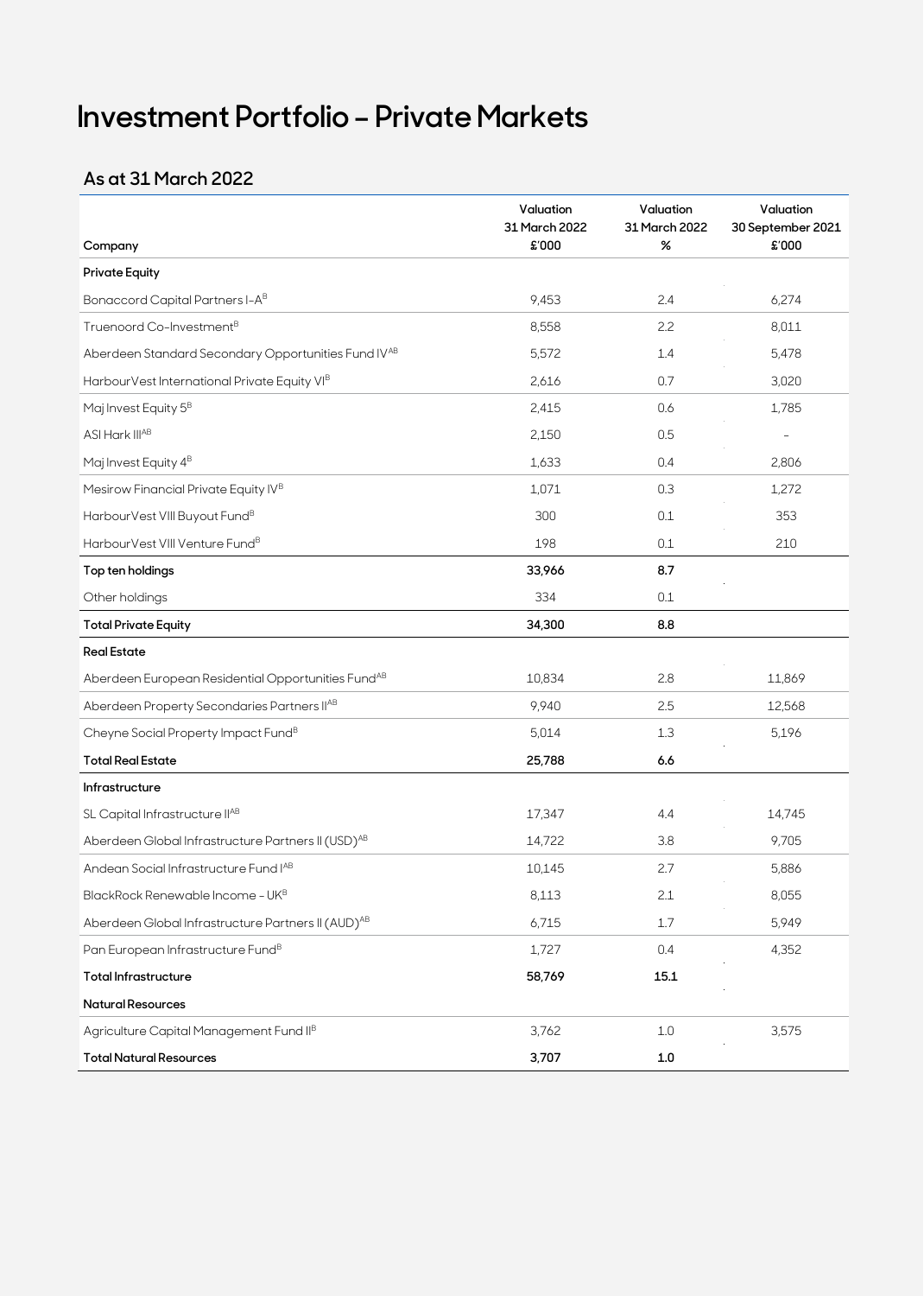| <b>Private Credit</b>                                       |         |      |        |
|-------------------------------------------------------------|---------|------|--------|
| Mount Row Credit Fund II <sup>B</sup>                       | 9,453   | 2.4  | 9,850  |
| PIMCO Private Income Fund Offshore Feeder I LPB             | 7,634   | 2.0  | 7,416  |
| <b>Total Private Credit</b>                                 | 17,087  | 4.4  |        |
| Other                                                       |         |      |        |
| Aberdeen Standard Global Private Markets Fund <sup>AB</sup> | 18,781  | 4.8  | 17,251 |
| Burford Opportunity Fund <sup>B</sup>                       | 13,609  | 3.5  | 12,794 |
| Healthcare Royalty Partners IV <sup>B</sup>                 | 9,762   | 2.5  | 10,779 |
| Markel CATCo Reinsurance Fund Ltd - LDAF 2018 SPIB          | 1,586   | 0.4  | 1,058  |
| Markel CATCo Reinsurance Fund Ltd - LDAF 2019 SPIB          | 1,361   | 0.3  | 1,305  |
| Blue Capital Alternative Income <sup>B</sup>                | 36      |      | 46     |
| <b>Total Other</b>                                          | 45,135  | 11.5 |        |
| <b>Total Private Markets</b>                                | 184,786 | 47.4 |        |

<sup>A</sup> Denotes abrdn plc managed products

<sup>B</sup> Unlisted holdings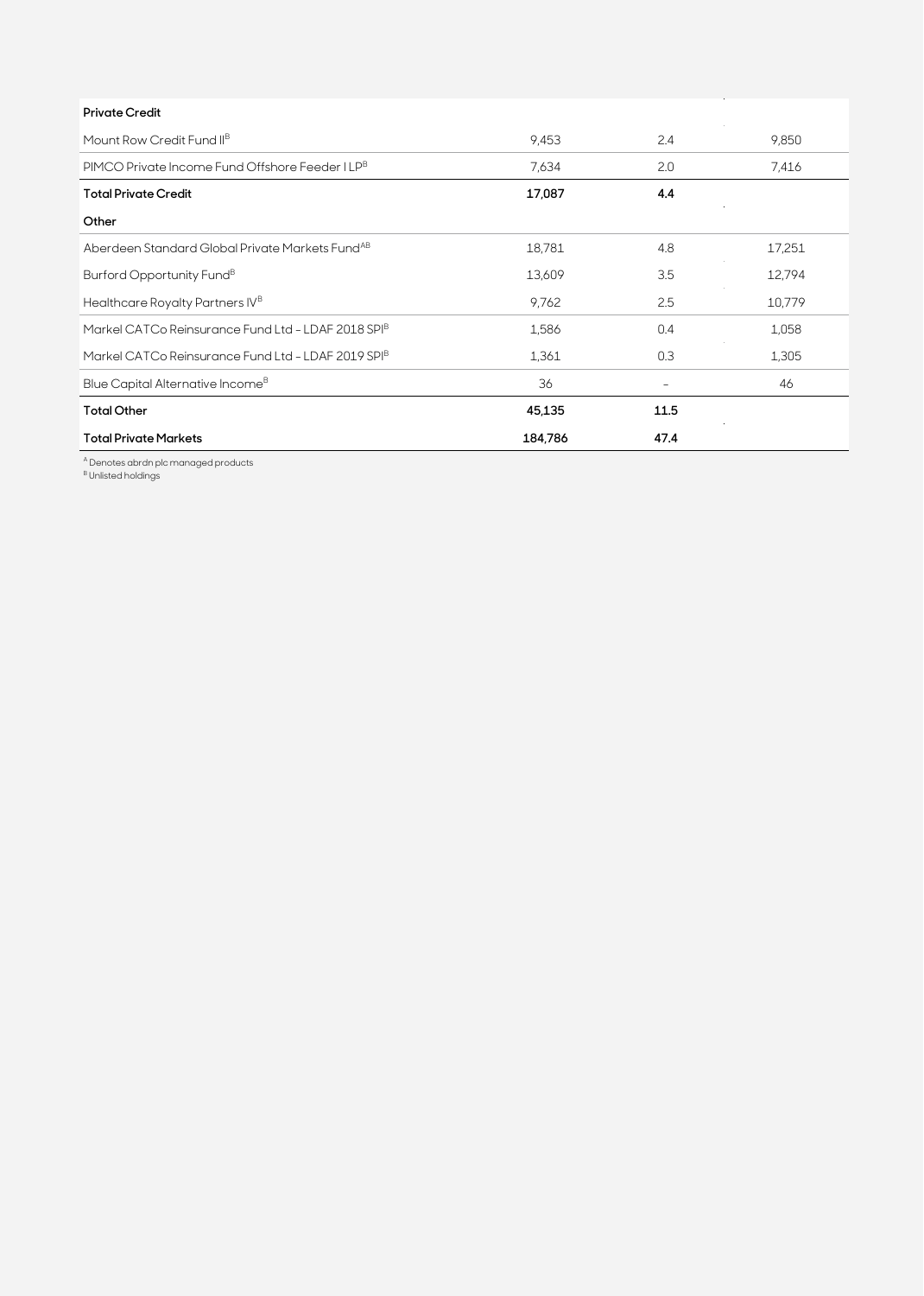# **Investment Portfolio – Equities**

**As at 31 March 2022**

|                                                    | Valuation<br>31 March 2022 | Valuation<br>31 March 2022 | Valuation<br>30 September 2021 |
|----------------------------------------------------|----------------------------|----------------------------|--------------------------------|
| Company                                            | £'000                      | $\%$                       | £'000                          |
| <b>UK Equities</b>                                 |                            |                            |                                |
| ASI UK Mid-Cap Equity <sup>A</sup>                 | 9,877                      | 2.5                        | 10,895                         |
| Core Growth Sustainable Equity Sleeve              |                            |                            |                                |
| Apple                                              | 1,444                      | 0.4                        | 1,248                          |
| Microsoft                                          | 1,068                      | 0.3                        | 1,031                          |
| Alphabet                                           | 648                        | 0.2                        | 555                            |
| Amazon.com                                         | 626                        | 0.2                        | 638                            |
| Tesla                                              | 410                        | 0.1                        | 303                            |
| Top five holdings                                  | 4,196                      | 1.2                        |                                |
| Other holdings                                     | 25,213                     | 6.5                        |                                |
| <b>Total Core Growth Sustainable Equity Sleeve</b> | 29,409                     | 7.7                        |                                |
| Total European Green Infrastructure Sleeve         | 551                        | 0.1                        |                                |
| Infrastructure Sleeve                              |                            |                            |                                |
| 31 Infrastructure                                  | 4,033                      | 1.0                        | 4,771                          |
| <b>HICL Infrastructure</b>                         | 3,073                      | 0.8                        | 3,876                          |
| Sequoia Economic Infrastructure Income             | 2,846                      | 0.7                        | 1,900                          |
| Cordiant Digital Infrastructure                    | 2,037                      | 0.5                        | 935                            |
| International Public Partnerships                  | 1,077                      | 0.3                        | 1,009                          |
| Top five holdings                                  | 13,066                     | 3.3                        |                                |
| Other holdings                                     | 1,012                      | 0.3                        |                                |
| <b>Total Infrastructure Sleeve</b>                 | 14,078                     | 3.6                        |                                |
| <b>Real Estate Sleeve</b>                          |                            |                            |                                |
| Assura                                             | 2,837                      | 0.7                        | 1,860                          |
| Supermarket Income REIT                            | 2,125                      | 0.5                        | 1,965                          |
| Civitas Social Housing                             | 1,486                      | 0.4                        | 1,488                          |
| Urban Logistics                                    | 1,078                      | 0.3                        | 383                            |
| Residential Secure Income                          | 1,065                      | 0.3                        | 1,984                          |
| Top five holdings                                  | 8,591                      | 2.2                        |                                |
| Other holdings                                     | 3,973                      | 1.0                        |                                |
| <b>Total Real Estate Sleeve</b>                    | 12,564                     | 3.2                        |                                |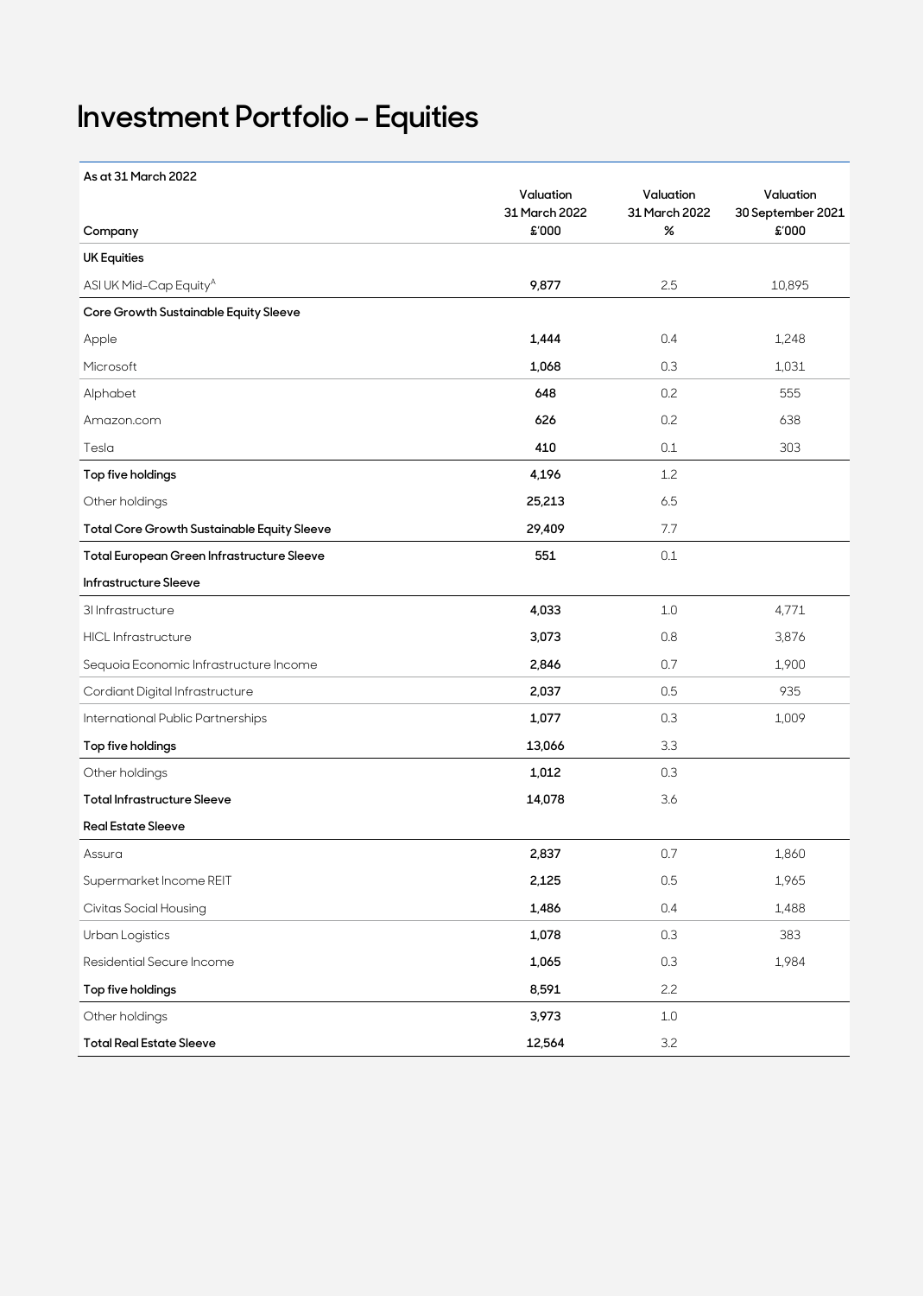| Alternative Income Sleeve                     |         |      |        |
|-----------------------------------------------|---------|------|--------|
| BioPharma Credit                              | 9,709   | 2.5  | 10,071 |
| Honeycomb Investment Trust                    | 3,770   | 1.0  | 4,769  |
| Round Hill Music Royalty Fund                 | 3,674   | 0.9  | 3,644  |
| <b>Tufton Oceanic Assets</b>                  | 3,060   | 0.8  | 3,444  |
| GCP Asset Backed Income Fund                  | 2,911   | 0.6  | 2,761  |
| Top five holdings                             | 23,124  | 5.8  |        |
| Other holdings                                | 872     | 0.2  |        |
| <b>Total Alternative Income Sleeve</b>        | 23,996  | 6.0  |        |
| Renewables Infrastructure Sleeve              |         |      |        |
| Greencoat Renewables                          | 3,985   | 1.0  | 2,798  |
| Greencoat UK Wind                             | 2,967   | 0.8  | 5,751  |
| The Renewables Infrastructure Group           | 2,919   | 0.7  | 1,548  |
| <b>Bluefield Solar Income Fund</b>            | 2,092   | 0.6  | 2,597  |
| Pantheon Infrastructure                       | 2,042   | 0.5  |        |
| Top five holdings                             | 14,005  | 3.6  |        |
| Other holdings                                | 11,275  | 2.9  |        |
| <b>Total Renewables Infrastructure Sleeve</b> | 25,280  | 6.5  |        |
| <b>Reinsurance Sleeve</b>                     |         |      |        |
| CATCo Reinsurance Opportunities Fund          | 1,443   | 0.4  | 953    |
| <b>Blue Capital Reinsurance Holdings</b>      | 7       |      | 10     |
| <b>Total Reinsurance Sleeve</b>               | 1,450   | 0.4  |        |
| <b>Total Equities</b>                         | 117,205 | 30.0 |        |

<sup>A</sup> Denotes abrdn plc managed products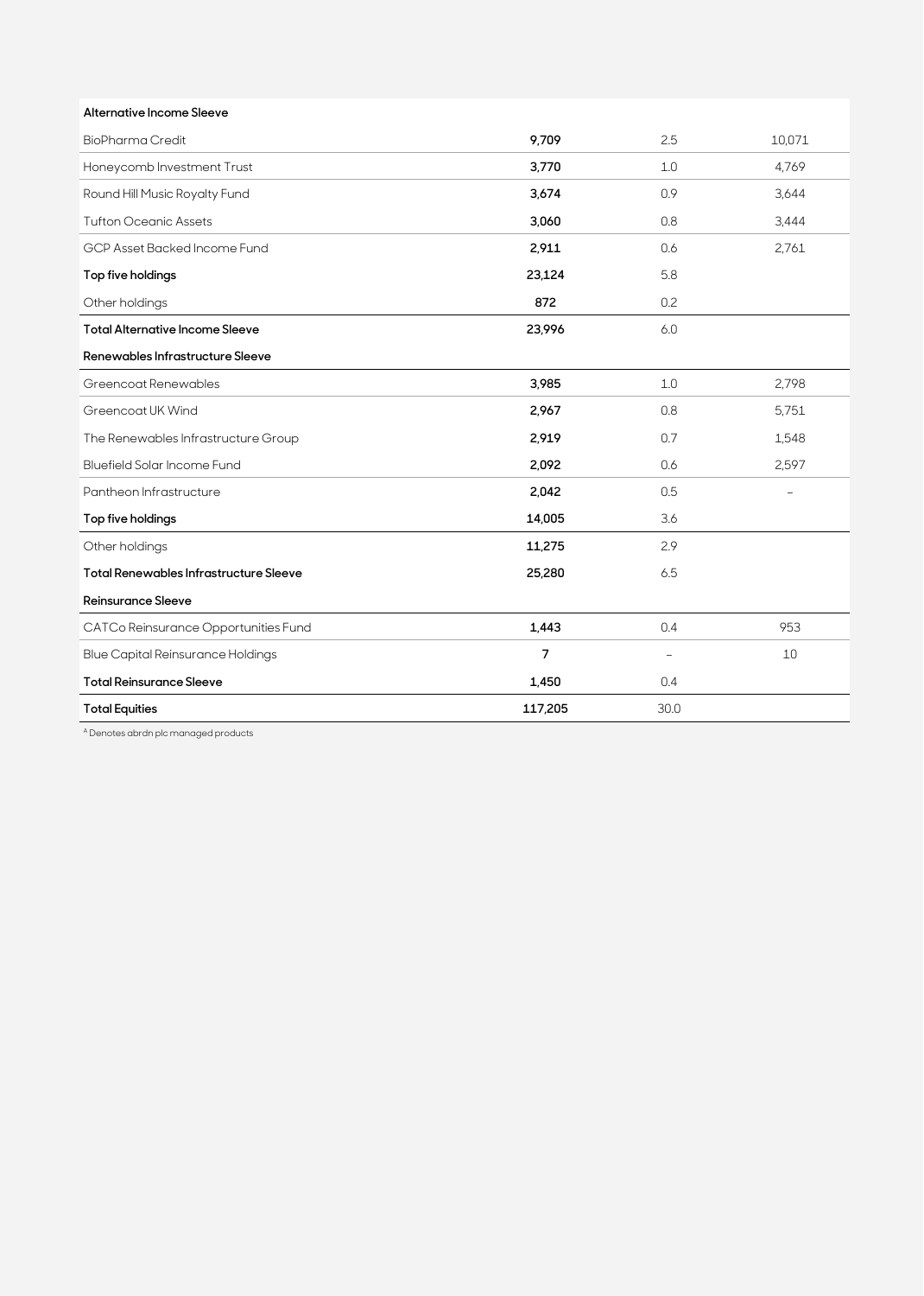## **Investment Portfolio - Fixed Income & Credit**

| As at 31 March 2022                                                 |                            |                            |                                |
|---------------------------------------------------------------------|----------------------------|----------------------------|--------------------------------|
|                                                                     | Valuation<br>31 March 2022 | Valuation<br>31 March 2022 | Valuation<br>30 September 2021 |
| Company                                                             | £'000                      | %                          | £'000                          |
| <b>Structured Credit</b>                                            |                            |                            |                                |
| TwentyFour Asset Backed Opportunities Fund                          | 25,996                     | 6.7                        | 26,708                         |
| Neuberger Berman CLO Income Fund                                    | 14,936                     | 3.8                        | 15,499                         |
| Blackstone/GSO Loan Financing                                       | 5,920                      | 1.5                        | 6,878                          |
| Fair Oaks Income Fund                                               | 1,865                      | 0.5                        | 1,971                          |
| <b>Total Structured Credit</b>                                      | 48,717                     | 12.5                       |                                |
| <b>Syndicated Loans</b>                                             |                            |                            |                                |
| Aberdeen Standard Alpha - Global Loans Fund <sup>A</sup>            | 4,060                      | 1.0                        | 5,042                          |
| <b>Total Syndicated Loans</b>                                       | 4,060                      | 1.0                        |                                |
| <b>Emerging Market Debt</b>                                         |                            |                            |                                |
| Aberdeen Standard SICAV I - Frontier Markets Bond Fund <sup>A</sup> | 4,287                      | 1.1                        | 5,974                          |
| Country                                                             |                            |                            |                                |
| Mexico Bonos Desarr Fix Rt 10% 05/12/24                             | 1,891                      | 0.5                        | 1,895                          |
| Brazil (Fed Rep of) 10% 01/01/25                                    | 1,265                      | 0.3                        | 1,107                          |
| Indonesia (Rep of) 8.375% 15/03/34                                  | 1,253                      | 0.3                        | 1,265                          |
| Indonesia (Rep of) 8.125% 15/05/24                                  | 1,229                      | 0.3                        | 1,224                          |
| South Africa (Rep of) 8.75% 31/01/44                                | 1,196                      | 0.3                        | 1,040                          |
| Brazil (Fed Rep of) 10% 01/01/27                                    | 1,157                      | 0.3                        | 1,952                          |
| Mexico (United Mexican States) 6.5% 09/06/22                        | 1,131                      | 0.3                        | 2,056                          |
| South Africa (Rep of) 8% 31/01/30                                   | 1,107                      | 0.3                        | 1,067                          |
| Malaysia (Govt of) 3.828% 05/07/34                                  | 1,050                      | 0.3                        | 888                            |
| Colombia (Rep of) 10% 24/07/24                                      | 1,049                      | 0.3                        | 1,287                          |
| Top ten holdings                                                    | 12,328                     | 3.2                        |                                |
| Other holdings                                                      | 18,794                     | 4.8                        |                                |
| <b>Total Emerging Market Debt</b>                                   | 35,409                     | 9.1                        |                                |
| Total Fixed Income & Credit                                         | 88,186                     | 22.6                       |                                |

<sup>A</sup> Denotes abrdn plc managed products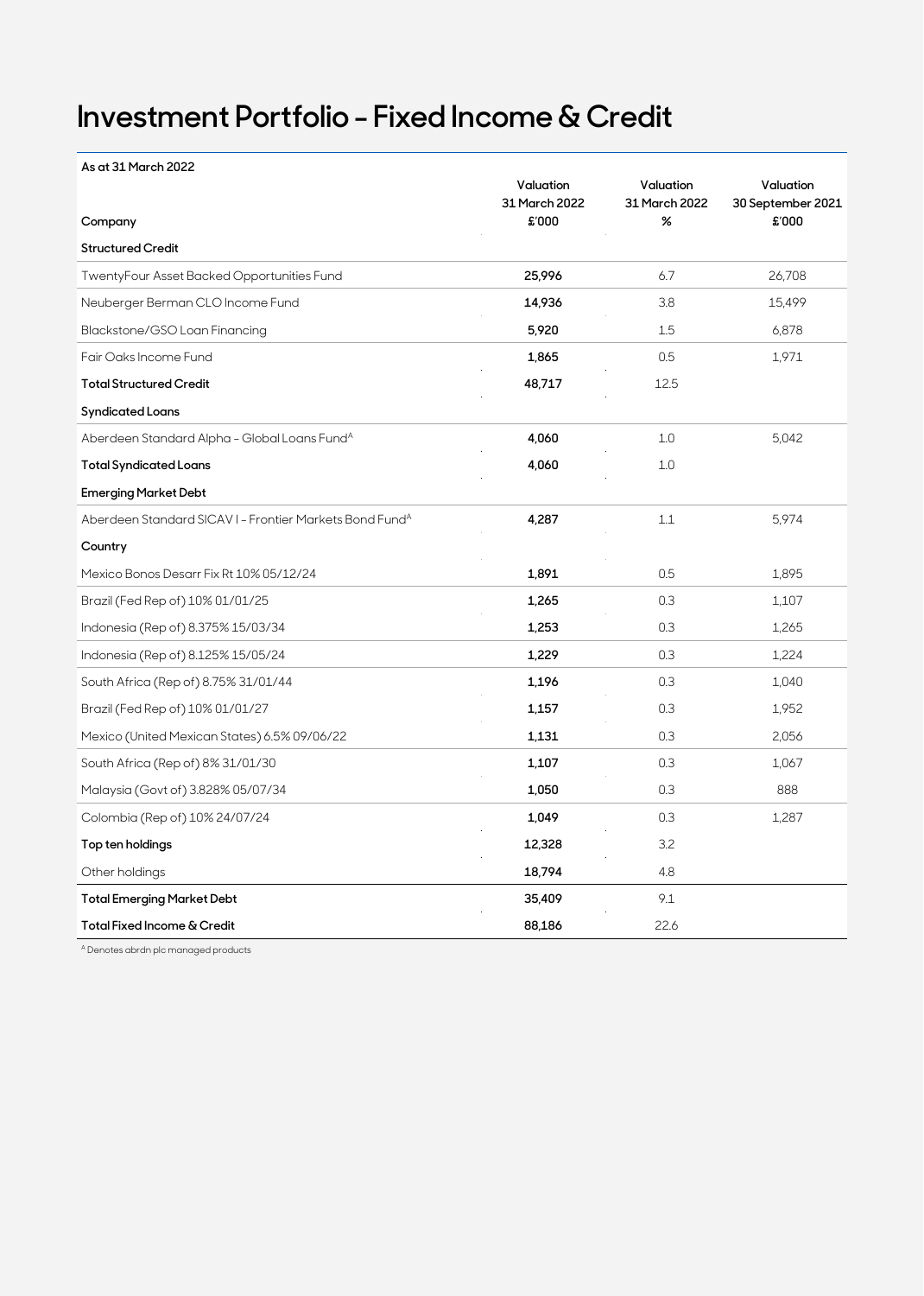# **Investment Portfolio – Net Assets Summary**

| As at 31 March 2022                    |               |               |                   |                   |
|----------------------------------------|---------------|---------------|-------------------|-------------------|
|                                        | Valuation     | Net assets    | Valuation         | Net assets        |
|                                        | 31 March 2022 | 31 March 2022 | 30 September 2021 | 30 September 2021 |
|                                        | £'000         | %             | £'000             | ℅                 |
| <b>Total investments</b>               | 390,177       | 102.2         | 390,446           | 102.2             |
| Cash and cash equivalents <sup>A</sup> | 9.774         | 2.6           | 7.315             | 1.9               |
| Forward contracts                      | (5,038)       | (1.3)         | (2,917)           | (0.8)             |
| 6.25% Bonds 2031                       | (15,679)      | (4.1)         | (15,664)          | (4.1)             |
| Other net assets                       | 2.419         | 0.6           | 2.938             | 0.8               |
| Net assets                             | 381,653       | 100.0         | 382.118           | 100.0             |

A Includes outstanding settlements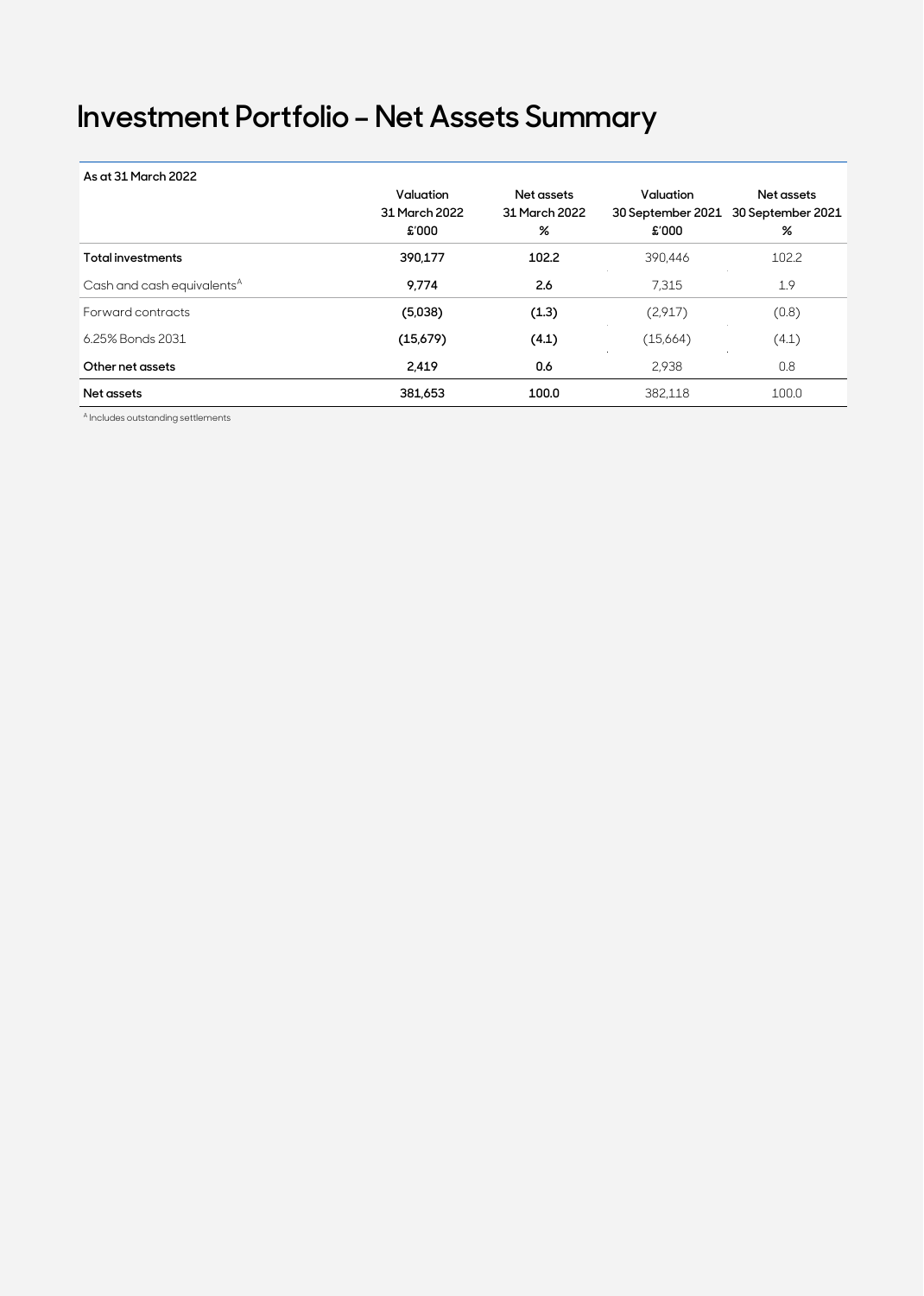## **Investment Case Studies**

### **Andean Social Infrastructure I**

In March, \$5.3m was called from the Company by Andean Social Infrastructure I, which is a private fund that invests in social infrastructure assets in the Andean region of South America, working in conjunction with local governments. To date, the fund has invested in two assets, a Uruguayan custodial facility and a low-sulphur oil refinery in Mexico, a key facility in the country's path to meet their emissions target.

The cash drawn down in March will be invested into the build and operation of a new port facility at Puerto Antioquia, on the Atlantic coast of Colombia (pictured). The build will include an offshore deck capable of handling super post-Panama Canal vessels, with a viaduct and 38 ha of modern inland terminal facilities. The port is a critical asset, improving access to sea for the 2nd largest regional economy in Colombia. There is already captive traffic from major shipping lines at the existing port, despite the lack of modern facilities, with 35% of the port's total capacity having signed commitments already. Significant additional traffic is expected to be diverted to the new port as it will create a shorter and cheaper overland route to the production centres of Medellin and Bogota (resulting in an estimated decrease of 70m km/year of truck travel and a decrease of 21.6m kg/yr of resulting CO2 emissions). The port is expected to have a range of knock-on social benefits, but in the first instance will directly create 1,000 new jobs in the Uraba region, where unemployment is at 25% and 50% of inhabitants live below the poverty line. The build is expected to take three years, and the concession on tariffs from port users obtained by the Fund has a term of 30 years.

### **Aberdeen Global Infrastructure II ("AGIP II")**

AGIP II invests in public private partnerships in the US and Australia, with a portfolio of assets including Perth Stadium, a group of eight schools in Western Australia, Canberra Light Railway, and a series of express lanes on the I77 into Charlotte, North Carolina (pictured).

The Q1 2022 valuation for the I77 toll road was marked up significantly, driving over 100bps of performance gain at the Company level. The increase in valuation was due to a significantly higher forecast of revenue over the life of the project. The toll road has the ability to change price every 5 minutes to reflect changing demand, to maintain a 48mph minimum speed. Based on driver behaviour over the first years of the asset life, the average price that can be charged per mile is \$0.42, vs the previous assumption of \$0.31. There is also forecast to be a slight increase in estimated traffic volume in the period from 2030 to 2045. In addition for Q1 there was a refinance and slight change in the discount rate of WA Schools project to reflect the completion of another phase of construction (with only one school now left to be completed), which was ahead of schedule and resulted in an uplift in the value of this asset.

### **DWS Pan European Infrastructure Fund**

In H1 2022, the Company received EUR 3.3m from the PEIF 1 investment, realising a large portion of the over 40% gains made since entering the investment in December 2020. As a reminder, this deal was an off-market transaction in a mature infrastructure fund with two remaining assets, sourced through the abrdn origination network. The Company was able to purchase the position at a significant discount to NAV, and the portfolio has produced income and capital growth since investment. The H1 2022 cashflow to the Company was the distribution of proceeds from the sale of the stake in Peel Ports, a UK port group behind Liverpool2 and the Manchester Ship Canal. Peel Ports had invested over £400m in Liverpool2 in recent years to create a new deepwater terminal, turning the port into one of Europe's most advanced container terminals. DWS PEIF 1 first invested in Peel Ports in 2006, and the value of their stake has grown 6-fold since then. The Fund has 1 asset left, a stake in a UK water utility company, the sale of which is expected to complete later this year.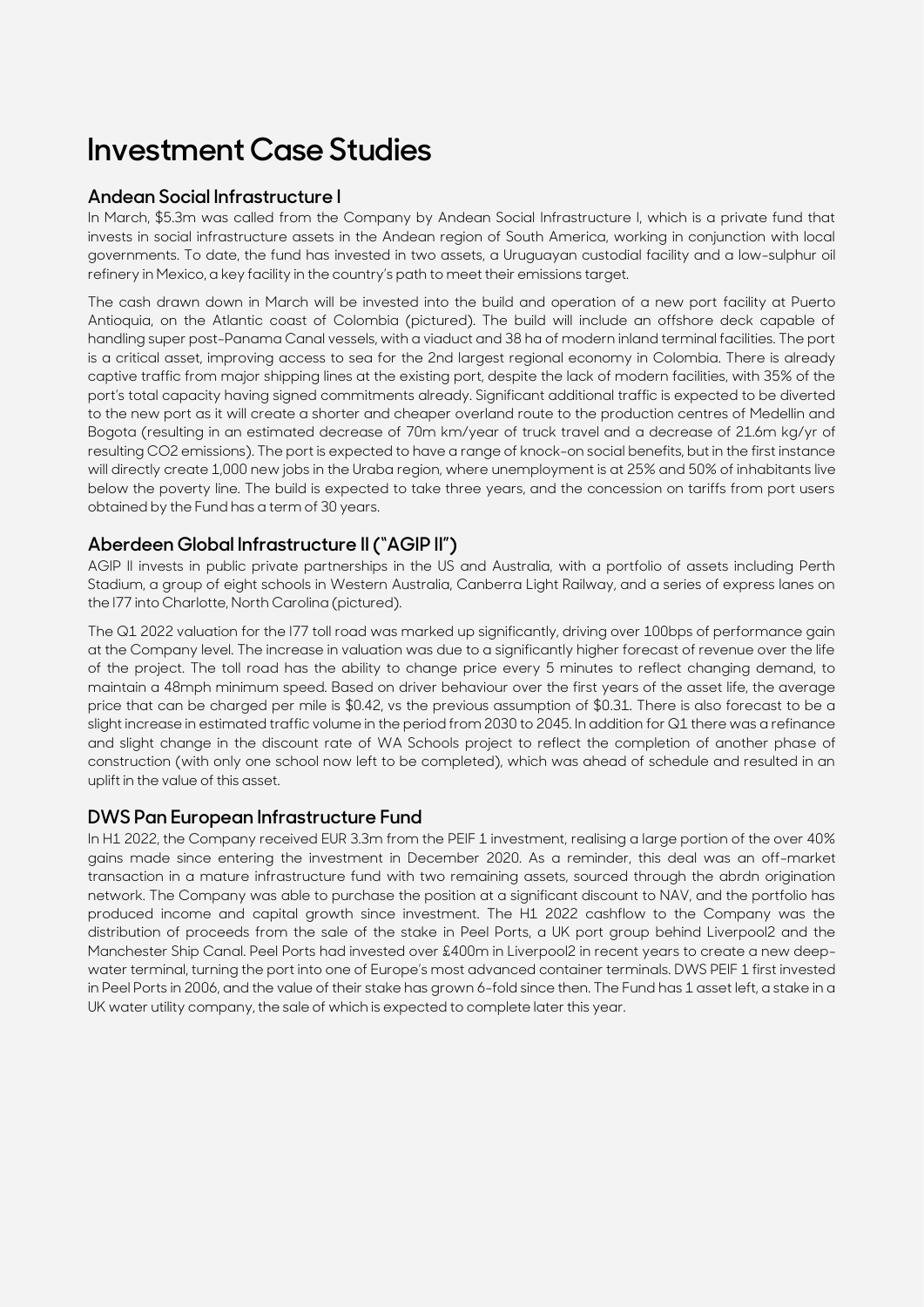# **Condensed Statement of Comprehensive Income (unaudited)**

|                                                   |              |                          | Six months ended |                |                          | (*Restated)<br>Six months ended |                |
|---------------------------------------------------|--------------|--------------------------|------------------|----------------|--------------------------|---------------------------------|----------------|
|                                                   |              |                          | 31 March 2022    |                | 31 March 2021            |                                 |                |
|                                                   | <b>Notes</b> | Revenue<br>£'000         | Capital<br>£'000 | Total<br>£'000 | Revenue<br>£'000         | Capital<br>£'000                | Total<br>£'000 |
| Gains/(losses) on investments                     |              | $\overline{\phantom{a}}$ | 8,537            | 8,537          | $\overline{\phantom{a}}$ | (1,761)                         | (1,761)        |
| Foreign exchange (losses)/gains                   |              | $\qquad \qquad$          | (3,023)          | (3,023)        | $\overline{a}$           | 9,892                           | 9,892          |
| Income                                            | 2            | 9,757                    |                  | 9,757          | 10,235                   | $\overline{\phantom{a}}$        | 10,235         |
| Investment management fee                         | 3            | (264)                    | (397)            | (661)          | (264)                    | (395)                           | (659)          |
| Administrative expenses                           |              | (476)                    | (13)             | (489)          | (445)                    | (9)                             | (454)          |
| Net return before finance costs and taxation      |              | 9,017                    | 5,104            | 14,121         | 9,526                    | 7.727                           | 17,253         |
| Finance costs*                                    | 4            | (210)                    | (314)            | (524)          | (352)                    | (24,279)                        | (24,631)       |
| Net return/(loss) before taxation                 |              | 8,807                    | 4,790            | 13,597         | 9,174                    | (16, 552)                       | (7,378)        |
|                                                   |              |                          |                  |                |                          |                                 |                |
| Taxation                                          | 5            | (179)                    | (798)            | (977)          | (420)                    | 445                             | 25             |
| Return/(loss) attributable to equity shareholders |              | 8,628                    | 3,992            | 12,620         | 8,754                    | (16, 107)                       | (7, 353)       |
|                                                   |              |                          |                  |                |                          |                                 |                |
| Return/(loss) per share (pence)                   | 6            | 2.79                     | 1.29             | 4.08           | 2.79                     | (5.14)                          | (2.35)         |

\* Further details of the restatement can be found in note 4.

The total column of the Condensed Statement of Comprehensive Income is the profit and loss account of the Company. There has been no other comprehensive income during the period, accordingly, the return/(loss) attributable to equity shareholders is equivalent to the total comprehensive income/(loss) for the period.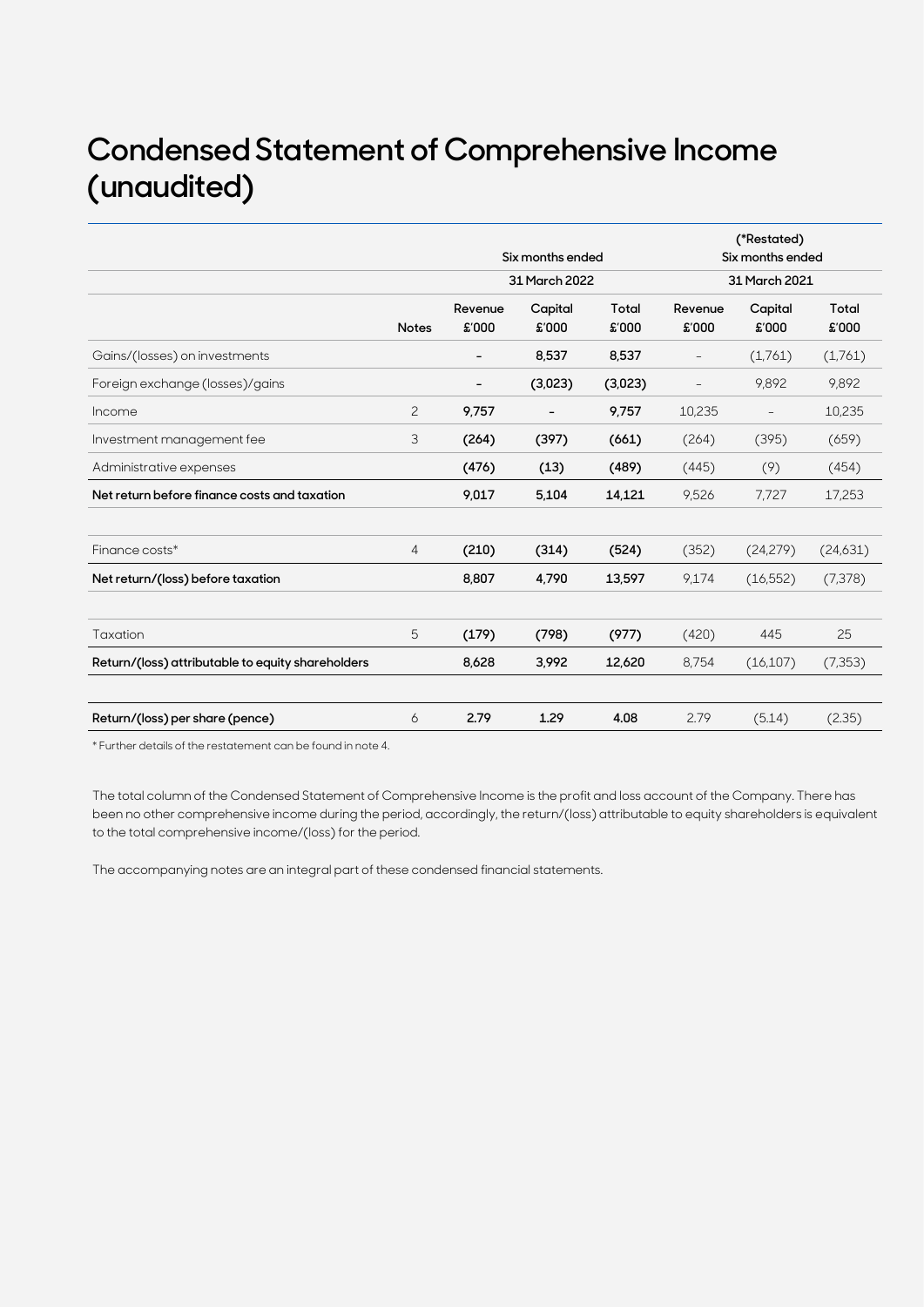# **Condensed Statement of Financial Position (unaudited)**

|                                                  | <b>Notes</b> | As at<br>31 March 2022<br>(unaudited)<br>£'000 | As at<br>30 September 2021<br>(audited)<br>£'000 |
|--------------------------------------------------|--------------|------------------------------------------------|--------------------------------------------------|
| Non-current assets                               |              |                                                |                                                  |
| Investments at fair value through profit or loss |              | 390,177                                        | 390,446                                          |
| Deferred taxation asset                          | 5            | 1,856                                          | 2,655                                            |
|                                                  |              | 392,033                                        | 393,101                                          |
| <b>Current assets</b>                            |              |                                                |                                                  |
| Debtors                                          |              | 5,439                                          | 1,234                                            |
| Derivative financial instruments                 |              | 412                                            | 332                                              |
| Cash and cash equivalents                        |              | 6,439                                          | 7,201                                            |
|                                                  |              | 12,290                                         | 8,767                                            |
| Creditors: amounts falling due within one year   |              |                                                |                                                  |
| Derivative financial instruments                 |              | (5, 450)                                       | (3,249)                                          |
| Other creditors                                  |              | (1, 541)                                       | (837)                                            |
|                                                  |              | (6,991)                                        | (4,086)                                          |
| Net current assets                               |              | 5,299                                          | 4,681                                            |
| Total assets less current liabilities            |              | 397,332                                        | 397,782                                          |
| Non-current liabilities                          |              |                                                |                                                  |
| 6.25% Bonds 2031                                 | 8            | (15,679)                                       | (15,664)                                         |
| <b>Net assets</b>                                |              | 381,653                                        | 382,118                                          |
| Capital and reserves                             |              |                                                |                                                  |
| Called-up share capital                          | $10\,$       | 91,352                                         | 91,352                                           |
| Share premium account                            |              | 116,556                                        | 116,556                                          |
| Capital redemption reserve                       |              | 26,629                                         | 26,629                                           |
| Capital reserve                                  |              | 110,343                                        | 106,572                                          |
| Revenue reserve                                  |              | 36,773                                         | 41,009                                           |
| Equity shareholders' funds                       |              | 381,653                                        | 382,118                                          |
| Net asset value per share (pence)                | 11           |                                                |                                                  |
| - with Bonds at par value                        |              | 123.47                                         | 123.54                                           |
| - with Bonds at fair value                       |              | 122.03                                         | 121.73                                           |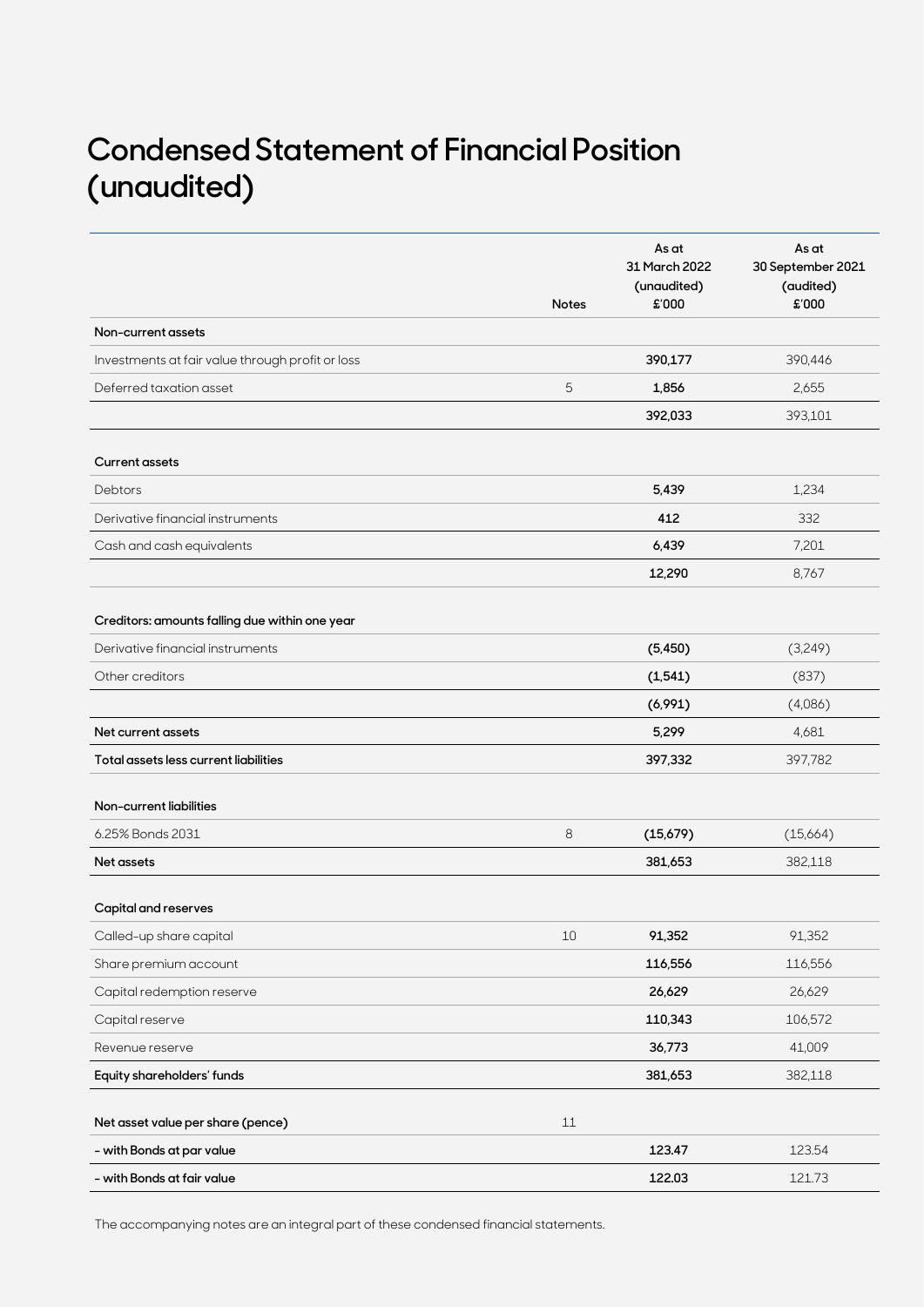# **Condensed Statement of Changes in Equity (unaudited)**

## **Six months ended 31 March 2022**

|                                        | <b>Notes</b> | Share<br>capital<br>£'000 | Share<br>premium<br>account<br>£'000 | Capital<br>redemption<br>reserve<br>£'000 | Capital<br>reserve<br>£'000 | Revenue<br>reserve<br>£'000 | Total<br>\$000 |
|----------------------------------------|--------------|---------------------------|--------------------------------------|-------------------------------------------|-----------------------------|-----------------------------|----------------|
| At 1 October 2021                      |              | 91,352                    | 116,556                              | 26,629                                    | 106,572                     | 41.009                      | 382,118        |
| Ordinary shares purchased for treasury | 9            | $\overline{\phantom{a}}$  | $\overline{\phantom{a}}$             | $\overline{\phantom{0}}$                  | (221)                       | $\overline{\phantom{a}}$    | (221)          |
| (Loss)/return after taxation           |              | $\overline{\phantom{0}}$  | -                                    | $\overline{\phantom{0}}$                  | 3.992                       | 8,628                       | 12,620         |
| Dividends paid                         | 6            | $\overline{\phantom{a}}$  | $\overline{\phantom{a}}$             | -                                         | -                           | (12, 864)                   | (12,864)       |
| At 31 March 2022                       |              | 91,352                    | 116,556                              | 26,629                                    | 110.343                     | 36.773                      | 381,653        |

### **Six months ended 31 March 2021**

|                                                     | <b>Notes</b>   | Share<br>capital<br>£'000 | Share<br>premium<br>account<br>£'000 | Capital<br>redemption<br>reserve<br>£'000 | (*Restated)<br>Capital<br>reserve<br>£'000 | Revenue<br>reserve<br>£'000 | Total<br>£'000 |
|-----------------------------------------------------|----------------|---------------------------|--------------------------------------|-------------------------------------------|--------------------------------------------|-----------------------------|----------------|
| At 1 October 2020                                   |                | 91,352                    | 116,556                              | 26,629                                    | 109,551                                    | 42,142                      | 386,230        |
| Ordinary shares purchased for treasury              | 9              |                           |                                      |                                           | (6,944)                                    | $\overline{\phantom{a}}$    | (6,944)        |
| Return after taxation (pre restatement)*            | $\overline{4}$ |                           |                                      |                                           | 7,643                                      | 8,754                       | 16,397         |
| Prior year restatement*                             | $\overline{4}$ |                           |                                      |                                           | (23,750)                                   | $\qquad \qquad -$           | (23,750)       |
| (Loss)/return after taxation (post<br>restatement)* | $\overline{4}$ |                           |                                      | $\qquad \qquad -$                         | (16, 107)                                  | 8,754                       | (7,353)        |
| Dividends paid                                      | 6              |                           |                                      |                                           | -                                          | (12, 857)                   | (12, 857)      |
| At 31 March 2021                                    |                | 91,352                    | 116,556                              | 26,629                                    | 86,500                                     | 38.039                      | 359.076        |

\* Further details of the restatement can be found in note 4.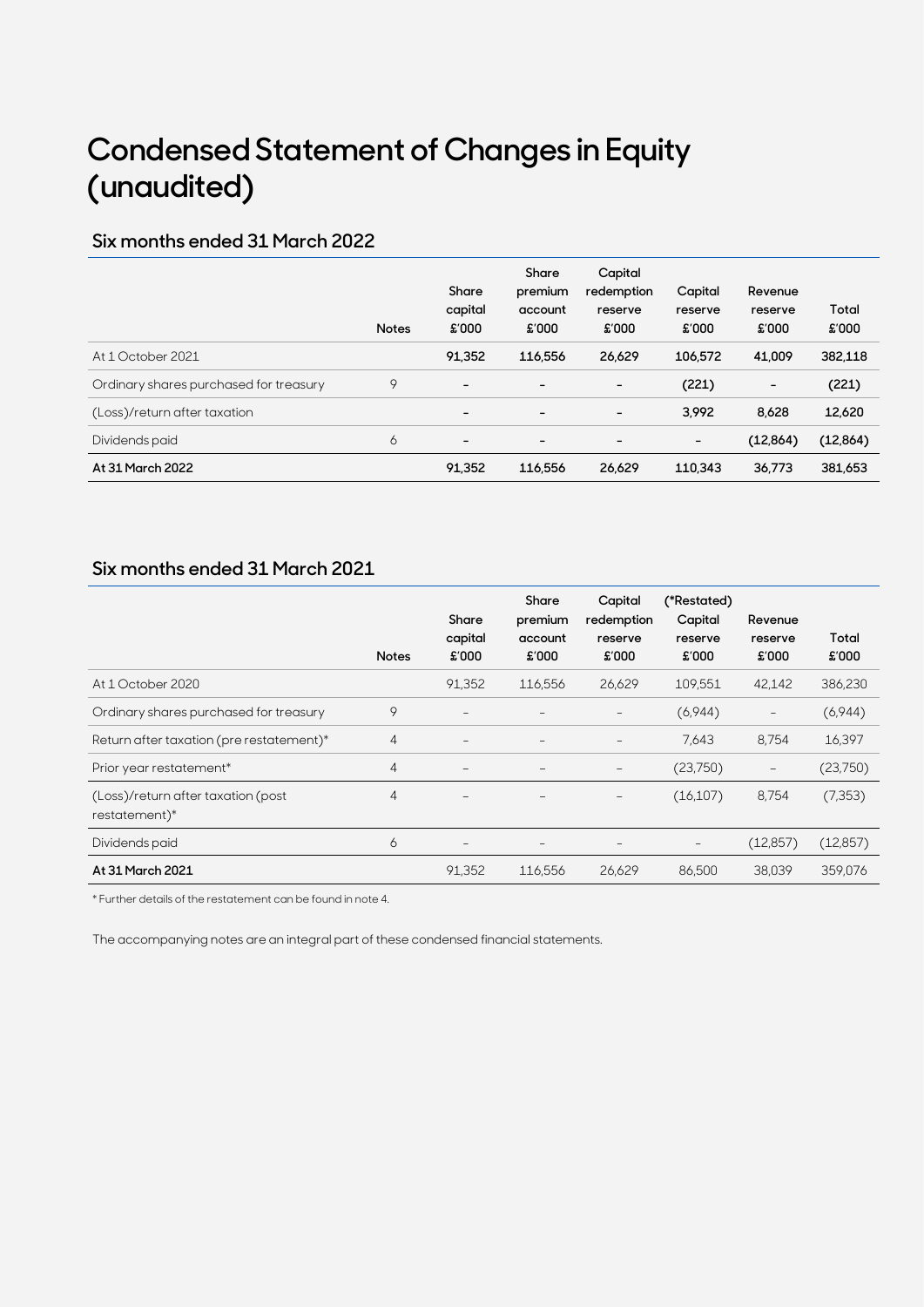# **Condensed Statement of Cash Flows (unaudited)**

|                                                                    | Six months ended<br>31 March 2022<br>£'000 | Six months ended<br>31 March 2021<br>£'000 |
|--------------------------------------------------------------------|--------------------------------------------|--------------------------------------------|
| <b>Operating activities</b>                                        |                                            |                                            |
| Net return before finance costs and taxation                       | 14,121                                     | 17,253                                     |
| Adjustments for:                                                   |                                            |                                            |
| Dividend income                                                    | (8, 379)                                   | (8,769)                                    |
| Fixed interest income                                              | (1, 340)                                   | (1, 465)                                   |
| Interest income                                                    |                                            | (1)                                        |
| Dividends received                                                 | 8,384                                      | 6,457                                      |
| Fixed interest income received                                     | 1,199                                      | 1,813                                      |
| Interest received                                                  | $\overline{\phantom{a}}$                   | $\mathbf{1}$                               |
| Unrealised loss/(gain) on forward contracts                        | 2,121                                      | (3,896)                                    |
| Foreign exchange losses                                            | 217                                        | 266                                        |
| (Gains)/losses on investments                                      | (8,537)                                    | 1.761                                      |
| Decrease/(increase) in other debtors                               | $\overline{2}$                             | (32)                                       |
| Increase/(decrease) in accruals                                    | 121                                        | (188)                                      |
| Corporation tax paid                                               | (273)                                      | (86)                                       |
| <b>Taxation withheld</b>                                           | (82)                                       | (120)                                      |
| Net cash flow from operating activities                            | 7,554                                      | 12,994                                     |
| Investing activities                                               |                                            |                                            |
| Purchases of investments                                           | (30, 549)                                  | (93,880)                                   |
| Sales of investments and return of capital                         | 36,045                                     | 171,765                                    |
| Net cash flow from investing activities                            | 5,496                                      | 77,885                                     |
| <b>Financing activities</b>                                        |                                            |                                            |
| Purchase of own shares to treasury                                 | (221)                                      | (6,944)                                    |
| Repurchase of bond                                                 |                                            | (67,654)                                   |
| Interest paid                                                      | (510)                                      | (1,021)                                    |
| Equity dividends paid (note 6)                                     | (12, 864)                                  | (12,862)                                   |
| Net cash flow used in financing activities                         | (13, 595)                                  | (88, 481)                                  |
| (Decrease)/increase in cash and cash equivalents                   | (545)                                      | 2,398                                      |
| Analysis of changes in cash and cash equivalents during the period |                                            |                                            |
| Opening balance                                                    | 7,201                                      | 17,413                                     |
| Foreign exchange                                                   | (217)                                      | (266)                                      |
| (Decrease)/increase in cash and cash equivalents as above          | (545)                                      | 2,398                                      |
| <b>Closing balance</b>                                             | 6,439                                      | 19,545                                     |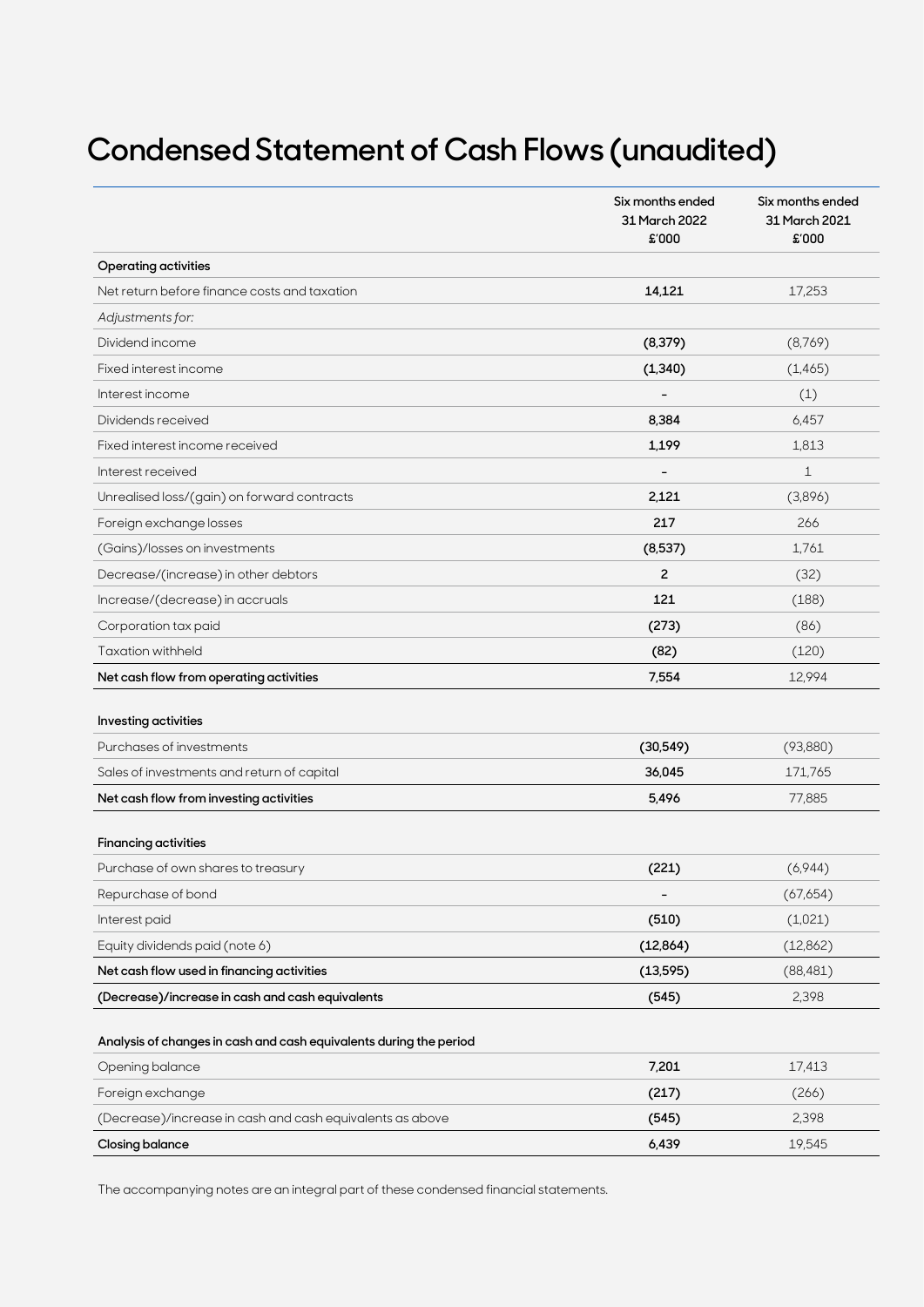## **Notes to the Financial Statements (unaudited)**

## **For the year ended 31 March 2022**

### **1. Accounting policies - Basis of accounting**

The condensed financial statements have been prepared in accordance with Financial Reporting Standard 104 (Interim Financial Reporting) and with the Statement of Recommended Practice for 'Financial Statements of Investment Trust Companies and Venture Capital Trusts' issued in April 2021 and with the Disclosure Transparency Rules issued by the Financial Reporting Council. Given the Company's portfolio comprises a significant proportion of "Level 1" and "Level 2" assets (listed on recognisable exchanges and realisable within a short timescale), and the Company's relatively low level of gearing, the Directors believe that adopting a going concern basis of accounting remains appropriate. The condensed financial statements have also been prepared on the assumption that approval as an investment trust will continue to be granted by HMRC and that the annual continuation vote will be passed at the Company's Annual General Meeting. Annual financial statements are prepared under Financial Reporting Standard 102.

The interim financial statements have been prepared using the same accounting policies as the preceding annual financial statements. There have been no new standards, amendments or interpretations effective for the first time for this interim period that require a change in accounting policies.

Significant accounting judgements, estimates and assumptions. The preparation of financial statements requires the use of certain significant accounting judgements, estimates and assumptions which requires Directors to exercise their judgement in the process of applying the accounting policies. The area where judgements, estimates and assumptions have the most significant effect on the amounts recognised in the financial statements is the determination of the fair value of unlisted investments (Level 3 assets in the Fair Value Hierarchy table in note 13 and the recognition of a deferred tax asset, details of which can be found in note 5.

### **2. Income**

|                                     | Six months ended<br>31 March 2022<br>£'000 | Six months ended<br>31 March 2021<br>£'000 |
|-------------------------------------|--------------------------------------------|--------------------------------------------|
| Income from investments             |                                            |                                            |
| UK listed dividends                 | 1,566                                      | 2,003                                      |
| Overseas listed dividends           | 2,327                                      | 3,000                                      |
| Unquoted Limited Partnership income | 4,485                                      | 3,538                                      |
| Stock dividends                     | 1                                          | 228                                        |
| Treasury bill income                | 9                                          |                                            |
| Fixed interest income               | 1,340                                      | 1,465                                      |
|                                     | 9,728                                      | 10,234                                     |
|                                     |                                            |                                            |
| Other income                        |                                            |                                            |
| Interest                            |                                            | $\mathbf{1}$                               |
| Rebates                             | 29                                         |                                            |

**Total income 9,757** 10,235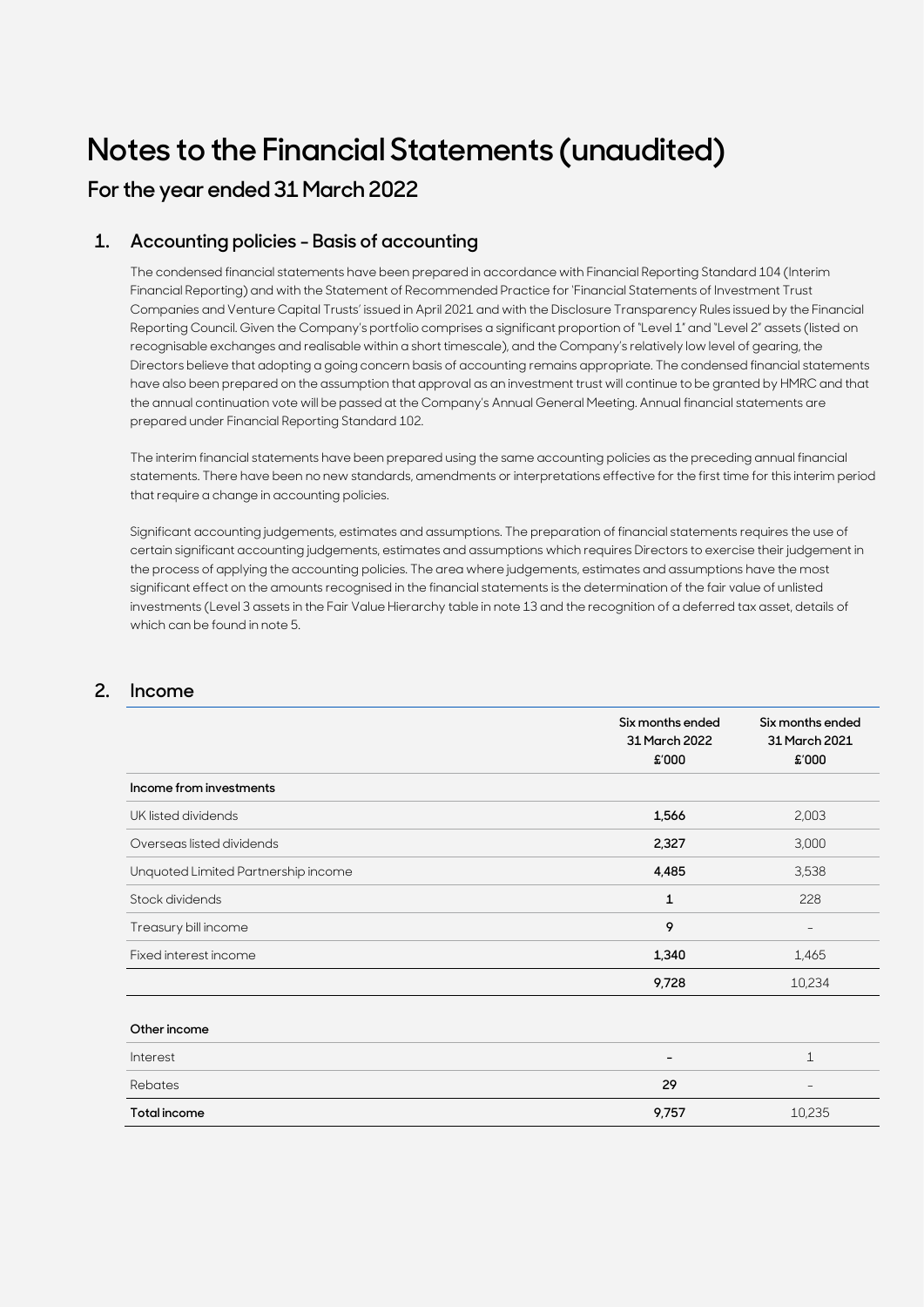### **3. Investment management fee**

|                           | Six months ended<br>31 March 2022 |                  |                | Six months ended<br>31 March 2021 |                  |                |
|---------------------------|-----------------------------------|------------------|----------------|-----------------------------------|------------------|----------------|
|                           | Revenue<br>£'000                  | Capital<br>£'000 | Total<br>£'000 | Revenue<br>£'000                  | Capital<br>£'000 | Total<br>£'000 |
| Investment management fee | 264                               | 397              | 661            | 264                               | 395              | 659            |

The investment management fee is levied by ASFML at the following tiered levels and allocated 60% to capital and 40% to revenue, in line with the Company's expected long-term returns:

- 0.50% per annum in respect of the first £300 million of the net asset value (with debt at fair value);

- 0.45% per annum in respect of the balance of the net asset value (with debt at fair value).

At the period end, an amount of £216,000 (31 March 2021 - £327,000) was outstanding in respect of management fees due by the Company.

The Company also receives rebates in respect of underlying investments in other funds managed by the Group (where an investment management fee is charged by the Group on that fund) in the normal course of business to ensure that no double counting occurs. Any investments made in funds managed by the Manager which themselves invest directly into alternative investments including, but not limited to, infrastructure and property are charged at the Manager's lowest institutional fee rate. To avoid double charging, such investments are excluded from the overall management fee calculation.

#### **4. Prior year restatement**

The Condensed Statement of Comprehensive Income for the six months ended 31 March 2021 and Condensed Statement of Changes in Equity for the six months ended 31 March 2021 have been restated to reallocate the premium of £23,750,000 paid above amortised cost on the early repayment of a portion of the bonds to finance costs. This treatment was changed to align to the presentation requirements of the accounting standards as disclosed in the 2021 annual report.

Consequently, in the Condensed Statement of Comprehensive Income for the six months ended 31 March 2021, finance costs have increased from £881,000 to £24,631,000. In the Condensed Statement of Changes in Equity for the six months ended, the return after taxation allocated to the capital reserve has decreased from a gain of £7,643,000 to a loss of £16,107,000 and the previously separately stated premium of £23,750,000 paid on repurchase of bonds has decreased to £nil.

### **5. Taxation**

The taxation charge for the period represents withholding tax suffered on overseas dividend income and fixed interest income and applicable corporation tax.

The Company has a deferred tax asset of £1,856,000 as it is considered likely that accumulated unrelieved management expenses and loan relationship deficits will be extinguished in future years. In arriving at the amount recognised, the Company has taken account of current year and future levels of taxable income forecast to be generated.

The Company does not apply the marginal method of allocation of tax relief.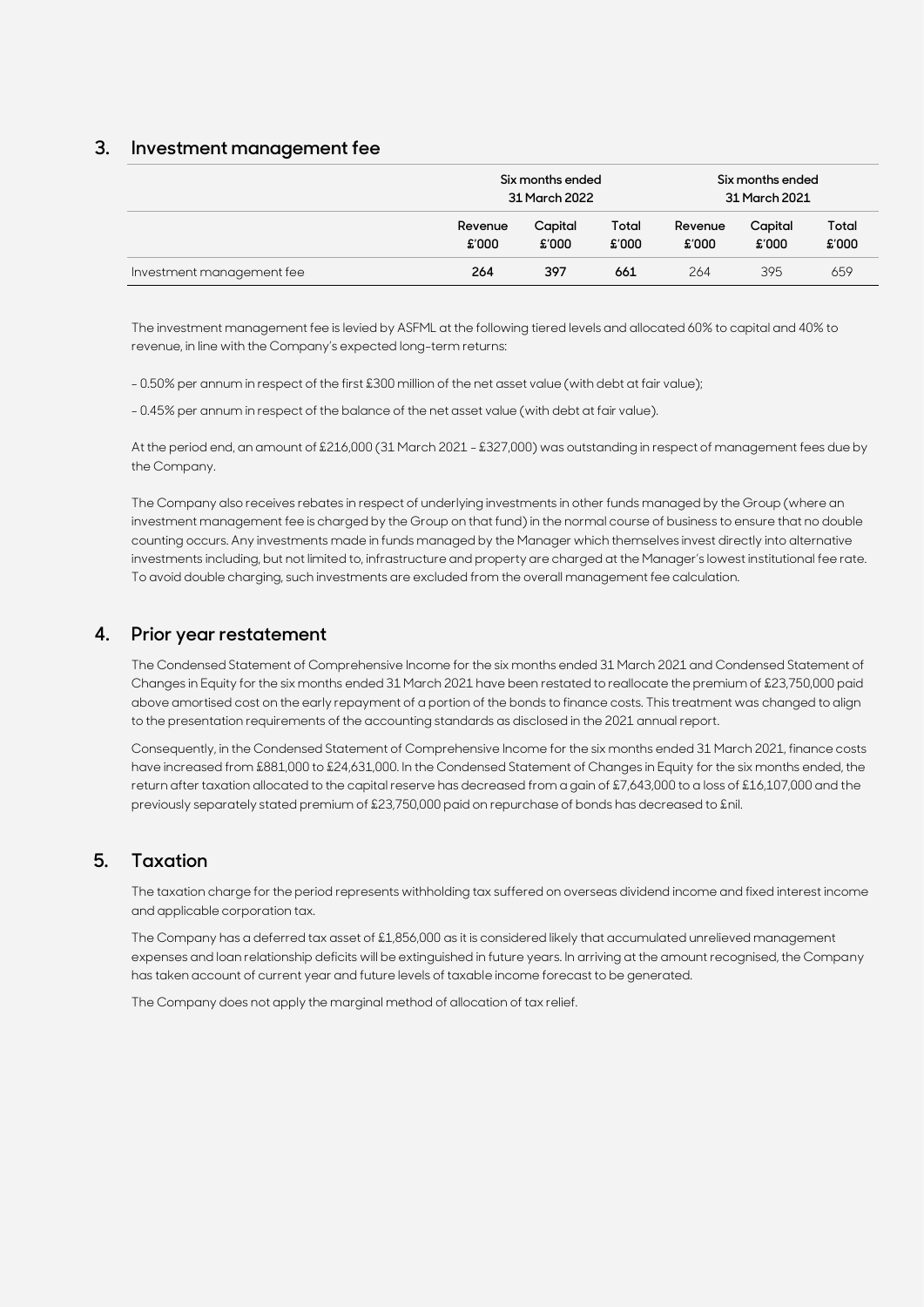### **6. Return per Ordinary share**

|                     | Six months ended<br>31 March 2022<br>p | Six months ended<br>31 March 2021<br>p |
|---------------------|----------------------------------------|----------------------------------------|
| Revenue return      | 2.79                                   | 2.79                                   |
| Capital return      | 1.29                                   | (5.14)                                 |
| <b>Total return</b> | 4.08                                   | (2.35)                                 |

The figures above are based on the following:

|                                                                                                                    | Six months ended<br>31 March 2022<br>£'000 | Six months ended<br>31 March 2021<br>£'000 |
|--------------------------------------------------------------------------------------------------------------------|--------------------------------------------|--------------------------------------------|
| Revenue return                                                                                                     | 8,628                                      | 8,754                                      |
| Capital return                                                                                                     | 3,992                                      | (16, 107)                                  |
| <b>Total return</b>                                                                                                | 12,620                                     | (7,353)                                    |
|                                                                                                                    |                                            |                                            |
| Weighted average number of shares in issue <sup>A</sup>                                                            | 309,200,265                                | 313,377,395                                |
| $\wedge$ $\sim$ $\qquad$ $\cdots$ $\qquad$ $\cdots$ $\qquad$ $\cdots$ $\qquad$ $\cdots$ $\qquad$ $\cdots$ $\qquad$ |                                            |                                            |

<sup>A</sup> Calculated excluding shares held in treasury.

### **7. Dividends**

|                                                         | Six months ended<br>31 March 2022<br>£'000 | Six months ended<br>31 March 2021<br>£'000 |
|---------------------------------------------------------|--------------------------------------------|--------------------------------------------|
| Third interim dividend for 2021 - 1.38p (2020 - 1.36p)  | 4.269                                      | 4.317                                      |
| Fourth interim dividend for 2021 - 1.38p (2020 - 1.36p) | 4.267                                      | 4.255                                      |
| First interim dividend for 2022 - 1.40p (2021 - 1.38p)  | 4.328                                      | 4.285                                      |
|                                                         | 12.864                                     | 12.857                                     |

On 20 September 2021, the Board declared a third interim dividend of 1.38 pence per share which was paid on 28 October 2021 to shareholders on the register on 1 October 2021. On 9 December 2021, the Board declared a fourth interim dividend of 1.38 pence per share which was paid on 20 January 2022 to shareholders on the register on 24 December 2021. On 22 February 2022, the Board declared a first interim dividend of 1.40 pence per share (2021 - 1.38p) which was paid on 31 March 2022 to shareholders on the register on 4 March 2022.

Subsequent to the period end, the Board declared a second interim dividend of 1.40p per share (2021 – 1.38p), which will be paid on 14 July 2022 to shareholders on the register as at 17 June 2022. The total cost of this dividend, based on 308,787,349 as the number of shares in issue, excluding treasury shares, as at the date of this Report, will be £4,323,023 (2021 – £4,275,000).

### **8. 6.25% Bonds 2031**

| £'000<br>£'000 |
|----------------|
|----------------|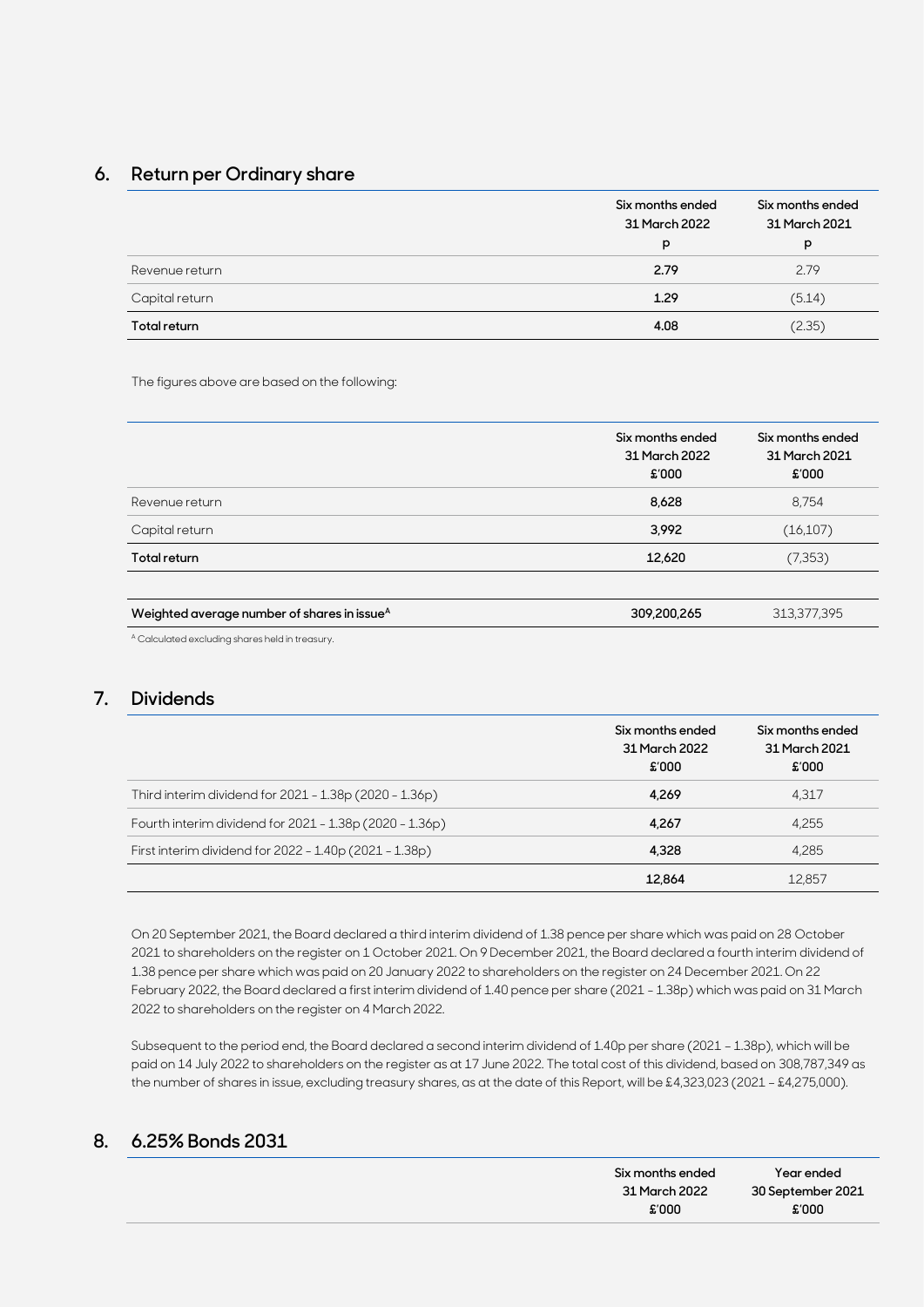| Balance at beginning of period              | 15.664                   | 59,540   |
|---------------------------------------------|--------------------------|----------|
| Amortisation of discount and issue expenses | 15                       | 28       |
| Repurchase of bonds                         | $\overline{\phantom{0}}$ | (43,904) |
| Balance at end of period                    | 15,679                   | 15.664   |

The Company has in issue £16,096,000 Bonds 2031 which were issued at 99.343%. During the prior period to 31 March 2021, the Company repurchased £43,904,000 bonds at a cost of £67,654,000. The bonds have been accounted for in accordance with accounting standards, which require any discount or issue costs to be amortised over the life of the bonds. The bonds are secured by a floating charge over all of the assets of the Company with interest paid in March and September each year.

Under the covenants relating to the bonds, the Company is to ensure that, at all times, the aggregate principal amount outstanding in respect of monies borrowed by the Company does not exceed an amount equal to its share capital and reserves.

The fair value of the 6.25% Bonds using the last available quoted offer price from the London Stock Exchange as at 31 March 2022 of 125.12p (30 September 2021 - 131.92p) per bond was £20,139,000 (30 September 2021 - £21,233,000).

### **9. Analysis of changes in net debt**

|                           | At<br>30 September 2021<br>£000 | Currency<br>differences<br>£000 | Cash flows<br>£000       | Non-cash<br>movements<br>£000 | At<br>31 March 2022<br>£000 |
|---------------------------|---------------------------------|---------------------------------|--------------------------|-------------------------------|-----------------------------|
| Cash and cash equivalents | 7,201                           | (217)                           | (545)                    | -                             | 6,439                       |
| Forward contracts         | (2,917)                         | (2,121)                         | $\overline{\phantom{0}}$ | -                             | (5,038)                     |
| Debt due after one year   | (15,664)                        | $\overline{\phantom{0}}$        | $\overline{\phantom{0}}$ | (15)                          | (15,679)                    |
| Total                     | (11, 380)                       | (2,338)                         | (545)                    | (15)                          | (14,278)                    |

|                           | At<br>30 September 2020<br>£000 | Currency<br>differences<br>£000 | Cash flows<br>£000 | Non-cash<br>movements<br>£000 | At<br>30 September 2021<br>£000 |
|---------------------------|---------------------------------|---------------------------------|--------------------|-------------------------------|---------------------------------|
| Cash and cash equivalents | 17,413                          | 5,411                           | (15,623)           | $\qquad \qquad -$             | 7.201                           |
| Forward contracts         | (3,999)                         | 1,082                           | $\qquad \qquad -$  |                               | (2,917)                         |
| Debt due after one year   | (59,540)                        |                                 | 43.904             | (28)                          | (15,664)                        |
| Total                     | (46,126)                        | 6.493                           | 28,281             | (28)                          | (11,380)                        |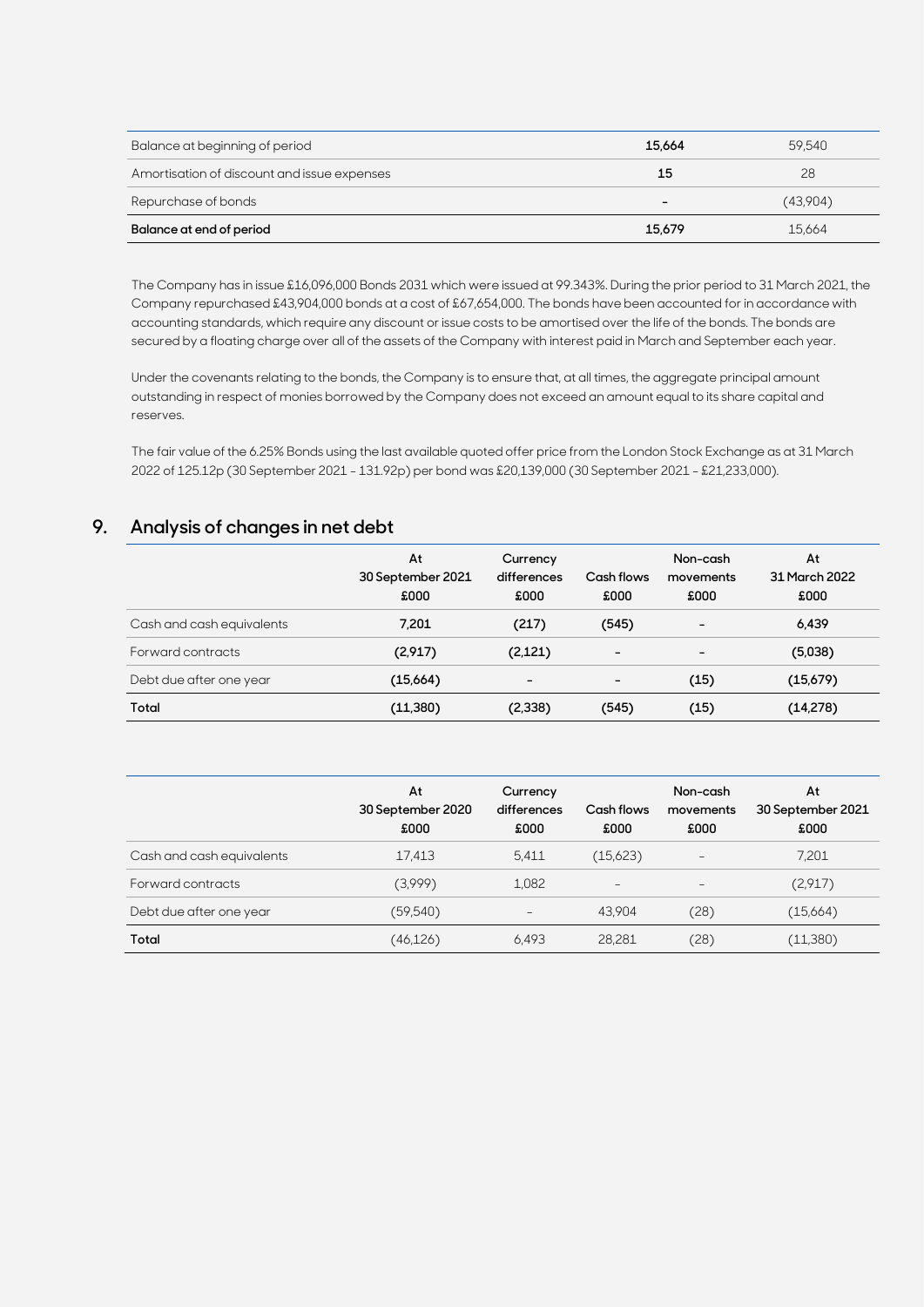### **10. Called-up share capital**

During the period the Company purchased 221,379 Ordinary shares to be held in treasury (year ended 30 September 2021 - 8,011,500 Ordinary shares purchased to be held in treasury) at a cost of £221,000 (year ended 30 September 2021 - £7,748,000) including expenses.

At the end of the period there were 309,097,359 (30 September 2021 - 309,318,738) Ordinary shares in issue and 28,654,447 (30 September 2021 - 28,433,068) shares held in treasury.

#### **11. Net asset value per share**

|                                                       | As at<br>31 March 2022 | As at<br>30 September 2021 |
|-------------------------------------------------------|------------------------|----------------------------|
| Debt at par                                           |                        |                            |
| Net asset value attributable (£'000)                  | 381,653                | 382,118                    |
| Number of Ordinary shares in issue excluding treasury | 309,097,359            | 309,318,738                |
| Net asset value per share $(p)$                       | 123.47                 | 123.54                     |
|                                                       |                        |                            |
| Debt at fair value                                    | £'000                  | £'000                      |
| Net asset value attributable                          | 381,653                | 382,118                    |
| Add: Amortised cost of 6.25% Bonds 2031               | 15,679                 | 15,664                     |
| Less: Market value of 6.25% Bonds 2031                | (20, 139)              | (21, 233)                  |
|                                                       | 377,193                | 376,549                    |
|                                                       |                        |                            |
| Number of Ordinary shares in issue excluding treasury | 309,097,359            | 309,318,738                |
| Net asset value per share (p)                         | 122.03                 | 121.73                     |

### **12. Transaction costs**

During the period expenses were incurred in acquiring or disposing of investments classified as fair value though profit or loss. These have been expensed through capital and are included within gains on investments in the Condensed Statement of Comprehensive Income. The total costs were as follows:

|           | Six months ended<br>31 March 2022<br>£'000 | Six months ended<br>31 March 2021<br>£'000 |
|-----------|--------------------------------------------|--------------------------------------------|
| Purchases | 23                                         | 59                                         |
| Sales     | 31                                         | 30                                         |
|           | 54                                         | 89                                         |

### **13. Fair value hierarchy**

FRS 102 requires an entity to classify fair value measurements using a fair value hierarchy that reflects the significance of the inputs used in making the measurements. The fair value hierarchy has the following classifications:

Level 1 – Quoted prices in active markets for identical instruments. A financial instrument is regarded as quoted in an active market if quoted prices are readily and regularly available from an exchange, dealer, broker, industry group, pricing service or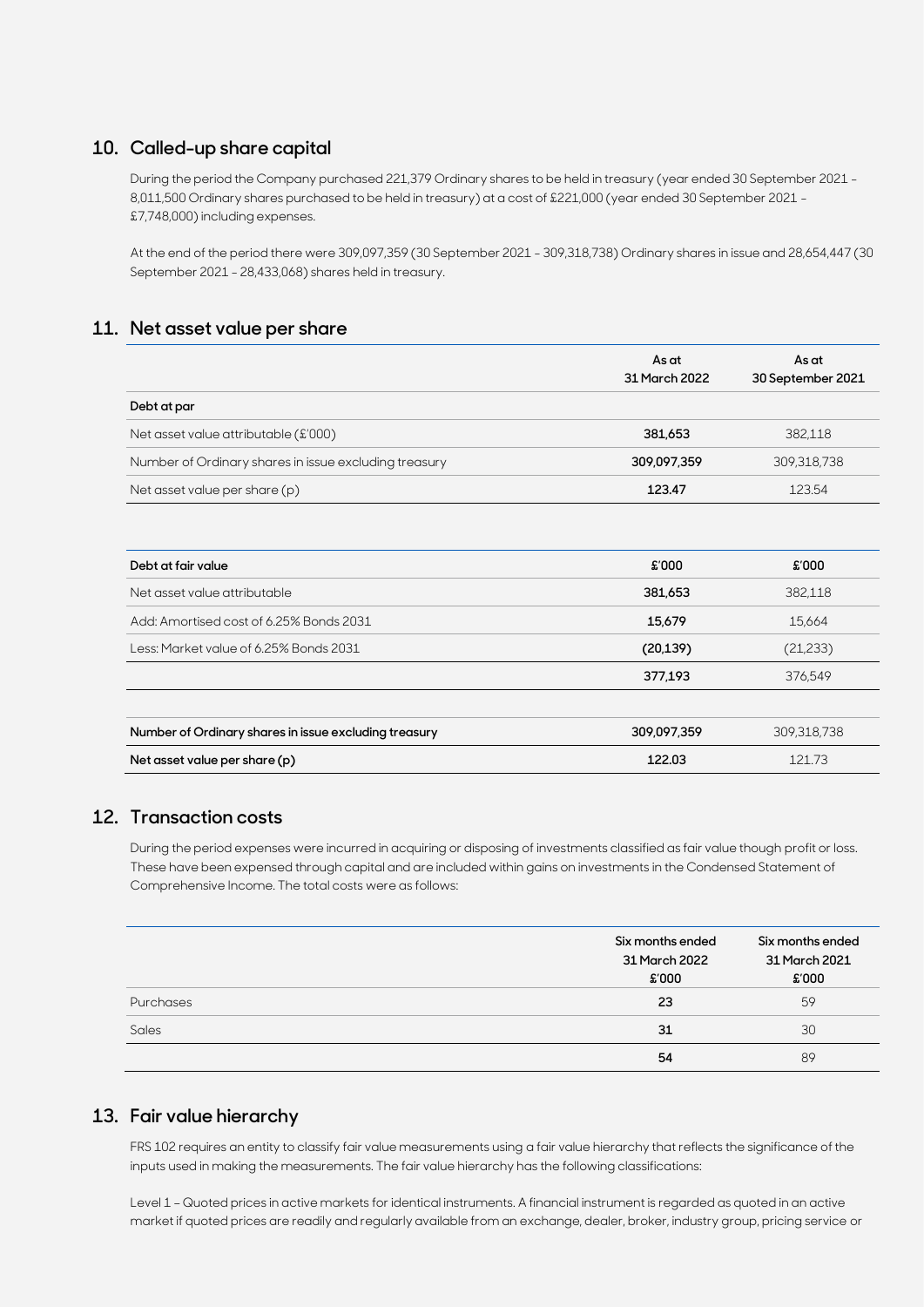regulatory agency, and those prices represent actual and regularly occurring market transactions on an arm's length basis. The Company does not adjust the quoted price for these instruments.

Level 2 – Valuation techniques using observable inputs. This category includes instruments valued using quoted prices for similar instruments in markets that are considered less than active; or other valuation techniques where all significant inputs are directly or indirectly observable from market data.

Valuation techniques used for non-standardised financial instruments such as over-the-counter derivatives, include the use of comparable recent arm's length transactions, reference to other instruments that are substantially the same, discounted cash flow analysis, option pricing models and other valuation techniques commonly used by market participants making the maximum use of market inputs and relying as little as possible on entity specific inputs.

Level 3 – Valuation techniques using significant unobservable inputs. This category includes all instruments where the valuation technique includes inputs not based on observable data and the unobservable inputs could have a significant impact on the instrument's valuation.

This category also includes instruments that are valued based on quoted prices for similar instruments where significant entity determined adjustments or assumptions are required to reflect differences between the instruments and instruments for which there is no active market. The investment manager considers observable data to be that market data that is readily available, regularly distributed or updated, reliable and verifiable, not proprietary, and provided by independent sources that are actively involved in the relevant market.

The level in the fair value hierarchy within which the fair value measurement is categorised in its entirety is determined on the basis of the lowest level input that is significant to the fair value measurement. For this purpose, the significance of an input is assessed against the fair value measurement in its entirety. If a fair value measurement uses observable inputs that require significant adjustment based on unobservable inputs, that measurement is a Level 3 measurement.

Assessing the significance of a particular input to the fair value measurement in its entirety requires judgement, considering factors specific to the asset or liability.

The financial assets and liabilities measured at fair value in the Condensed Statement of Financial Position are grouped into the fair value hierarchy at the reporting date as follows:

| As at 31 March 2022                                                 | Level 1<br>£'000         | Level <sub>2</sub><br>£'000 | Level 3<br>£'000 | Total<br>£'000 |
|---------------------------------------------------------------------|--------------------------|-----------------------------|------------------|----------------|
| Financial assets/(liabilities) at fair value through profit or loss |                          |                             |                  |                |
| Equity investments                                                  | 124,874                  | 25.996                      | 184,786          | 335,656        |
| Fixed interest instruments                                          | $\overline{\phantom{0}}$ | 35,525                      | -                | 35,525         |
| Loan investments                                                    | -                        | 18,996                      |                  | 18,996         |
| Forward currency contracts - financial assets                       | -                        | 412                         |                  | 412            |
| Forward currency contracts - financial liabilities                  | -                        | (5,450)                     |                  | (5,450)        |
| Net fair value                                                      | 124,874                  | 75,479                      | 184,786          | 385,139        |
| As at 30 September 2021                                             | Level 1<br>£'000         | Level <sub>2</sub><br>£'000 | Level 3<br>£'000 | Total<br>£'000 |
| Financial assets/(liabilities) at fair value through profit or loss |                          |                             |                  |                |
| Equity investments                                                  | 131,049                  | 26,708                      | 172,108          | 329,865        |
| Fixed interest instruments                                          |                          | 20,541                      |                  | 20,541         |
| Loan investments                                                    |                          | 40,040                      |                  | 40,040         |
| Forward currency contracts - financial assets                       |                          | 332                         |                  | 332            |
| Forward currency contracts - financial liabilities                  |                          | (3,249)                     |                  | (3,249)        |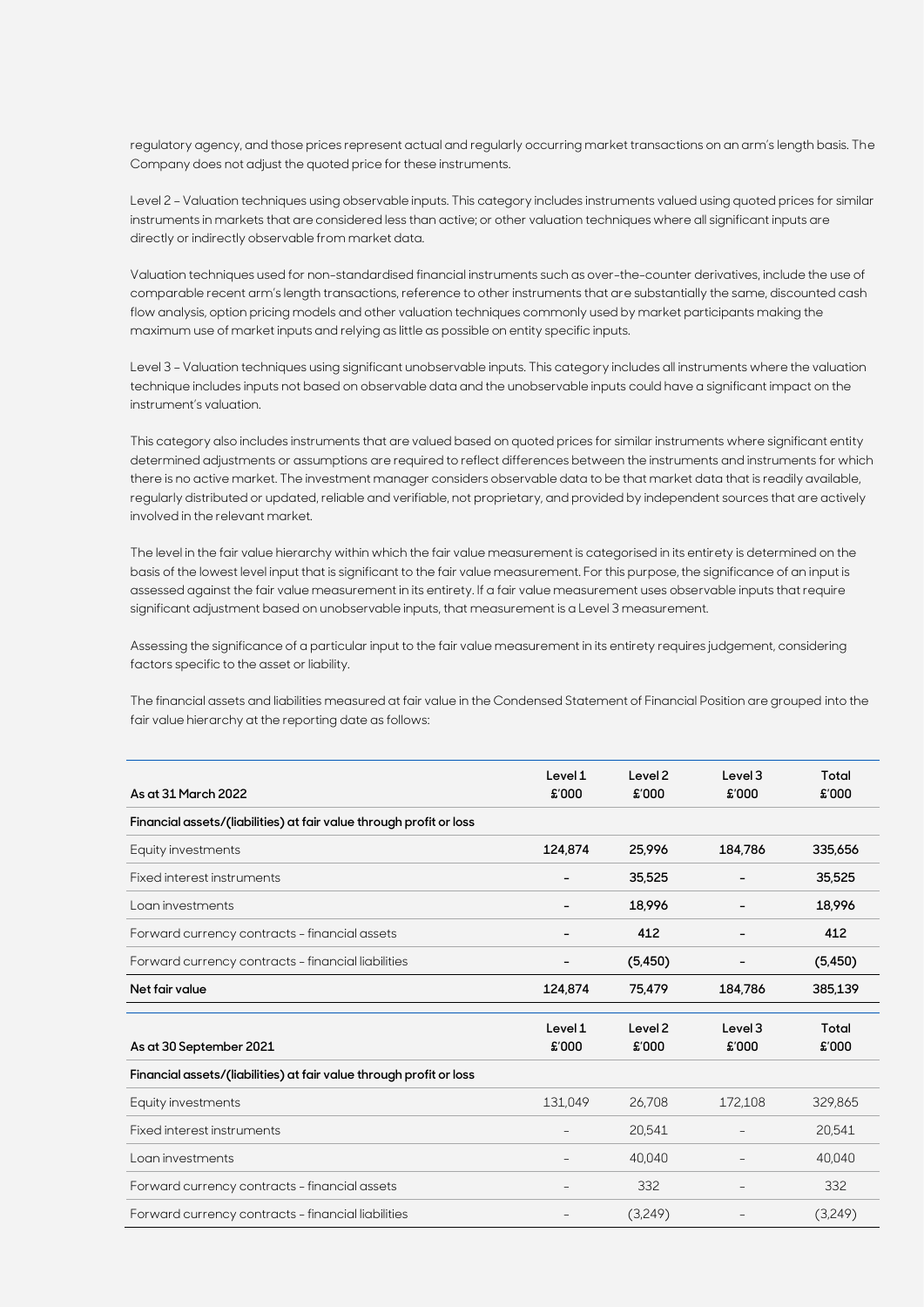| Net fair value                                                                                       | 131,049 | 84,372                          | 172,108 | 387,529                             |
|------------------------------------------------------------------------------------------------------|---------|---------------------------------|---------|-------------------------------------|
| Level 3 Financial assets at fair value through profit or loss                                        |         | As at<br>31 March 2022<br>£'000 |         | As at<br>30 September 2021<br>£'000 |
| Opening fair value                                                                                   |         | 172,108                         |         | 117,208                             |
| Purchases including calls (at cost)                                                                  |         | 9,080                           |         | 65,762                              |
| Disposals and return of capital                                                                      |         | (9,219)                         |         | (20, 175)                           |
| Transfers from level 1*                                                                              |         | 70                              |         | $\overline{\phantom{0}}$            |
| Transfers from level 2*                                                                              |         | 2,853                           |         |                                     |
| Total gains or losses included in losses on investments in the Statement of<br>Comprehensive Income: |         |                                 |         |                                     |
| - assets disposed of during the period                                                               |         | 2,167                           |         | 2,448                               |
| - assets held at the end of the period*                                                              |         | 7,727                           |         | 6,865                               |
| <b>Closing balance</b>                                                                               |         | 184,786                         |         | 172,108                             |

\* see note below on holdings in Russia.

The Company's holdings in unlisted investments are classified as Level 3. Unquoted investments, including those in Limited Partnerships ("LPs") are valued by the Directors at fair value using International Private Equity and Venture Capital Valuation Guidelines.

The Company's investments in LPs are subject to the terms and conditions of the respective investee's offering documentation. The investments in LPs are valued based on the reported Net Asset Value ("NAV") of such assets as determined by the administrator or General Partner of the LPs and adjusted by the Directors in consultation with the Manager to take account of concerns such as liquidity so as to ensure that investments held at fair value through profit or loss are carried at fair value. The reported NAV is net of applicable fees and expenses including carried interest amounts of the investees and the underlying investments held by each LP are accounted for, as defined in the respective investee's offering documentation. While the underlying fund managers may utilise various model-based approaches to value their investment portfolios, on which the Company's valuations are based, no such models are used directly in the preparation of fair values of the investments. The NAV of LPs reported by the administrators may subsequently be adjusted when such results are subject to audit and audit adjustments may be material to the Company.

During the period, the Company reviewed its exposure to holdings in Russia in light of the war in Ukraine and decided to write their value down to £nil. The consequence of this is noted in transfers from Level 1 and Level 2 in the above table and the write down in value of £70,000 and £2,853,000 respectively is included with assets held at the period end.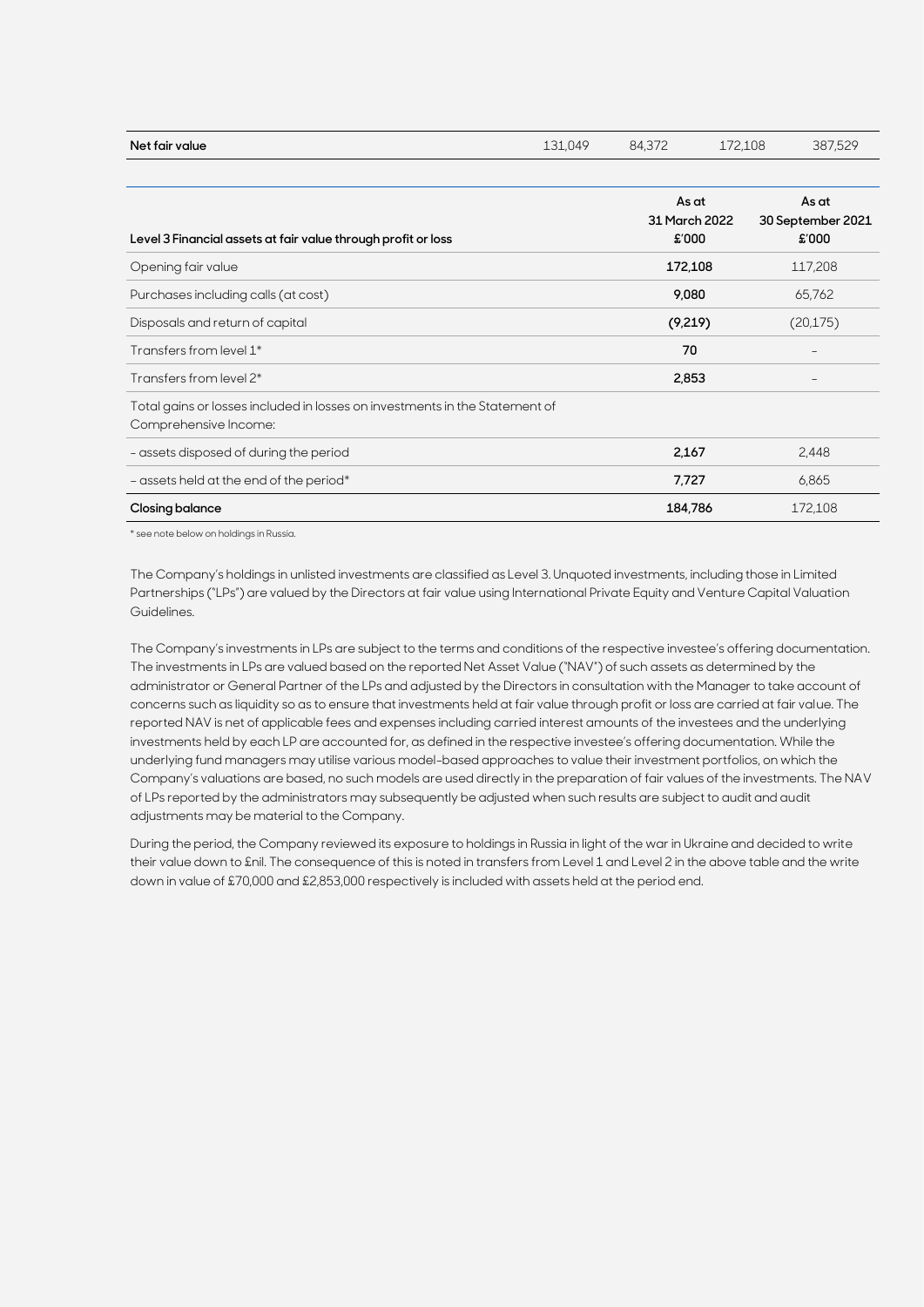#### **14. Related party disclosures**

**Transactions with the Manager**. The investment management fee is levied by Aberdeen Standard Fund Managers Limited at the following tiered levels, payable monthly in arrears:

- 0.50% per annum in respect of the first £300 million of the net asset value (with debt at fair value);

- 0.45% per annum in respect of the balance of the net asset value (with debt at fair value).

During the period, the Manager charged the Company £100,000 (2021 - £100,000) in respect of promotional activities carried out on the Company's behalf.

The Company also receives rebates with regards to underlying investments in other funds managed by abrdn plc (the "Group") (where an investment management fee is charged by the Group on that fund) in the normal course of business to ensure that no double counting occurs. Any investments made in funds managed by the Group which themselves invest directly into alternative investments including, but not limited to, infrastructure and property are charged at the Group's lowest institutional fee rate. To avoid double charging, such investments are excluded from the overall management fee calculation.

The table below details all investments held at 31 March 2022 that were managed by the Group.

|                                                                     | 31 March 2022<br>£'000 |
|---------------------------------------------------------------------|------------------------|
| Aberdeen Standard Global Private Markets Fund <sup>B</sup>          | 18,781                 |
| SL Capital Infrastructure II <sup>B</sup>                           | 17,347                 |
| Aberdeen Global Infrastructure Partners II (USD) <sup>D</sup>       | 14,722                 |
| Aberdeen European Residential Opportunities Fund <sup>B</sup>       | 10,834                 |
| Andean Social Infrastructure Fund I <sup>B</sup>                    | 10,145                 |
| Aberdeen Property Secondaries Partners IIC                          | 9,940                  |
| ASI UK Mid-Cap Equity <sup>A</sup>                                  | 9,877                  |
| Aberdeen Global Infrastructure Partners II (AUD) <sup>D</sup>       | 6,715                  |
| Aberdeen Standard Secondary Opportunities Fund IVC                  | 5,572                  |
| Aberdeen Standard SICAV I - Frontier Markets Bond Fund <sup>C</sup> | 4,287                  |
| Aberdeen Standard Alpha - Global Loans Fund <sup>A</sup>            | 4,060                  |
| ASI Hark III <sup>B</sup>                                           | 2,150                  |
|                                                                     | 114,430                |

<sup>A</sup> The Company is invested in a share class which is not subject to a management charge from the Group.

B The value of this holding is removed from the management fee calculation to ensure that no double counting occurs.

 $^{\circ}$  An amount equivalent to the management fee received by the Manager on the underlying is offset against the management fee payable by the Company to ensure that no double counting occurs.

<sup>D</sup> The invested capital commitment is removed from the management fee calculation to ensure that no double counting occurs.

### **15. Segmental information**

The Directors are of the opinion that the Company is engaged in a single segment of business being investment business.

### **16. Half-Yearly Report**

The financial information in this Report does not comprise statutory accounts within the meaning of Section 434 - 436 of the Companies Act 2006. The financial information for the year ended 30 September 2021 has been extracted from published accounts that have been delivered to the Registrar of Companies and on which the report of the auditors was unqualified and contained no statement under Section 498 (2), (3) or (4) of the Companies Act 2006. The interim accounts have been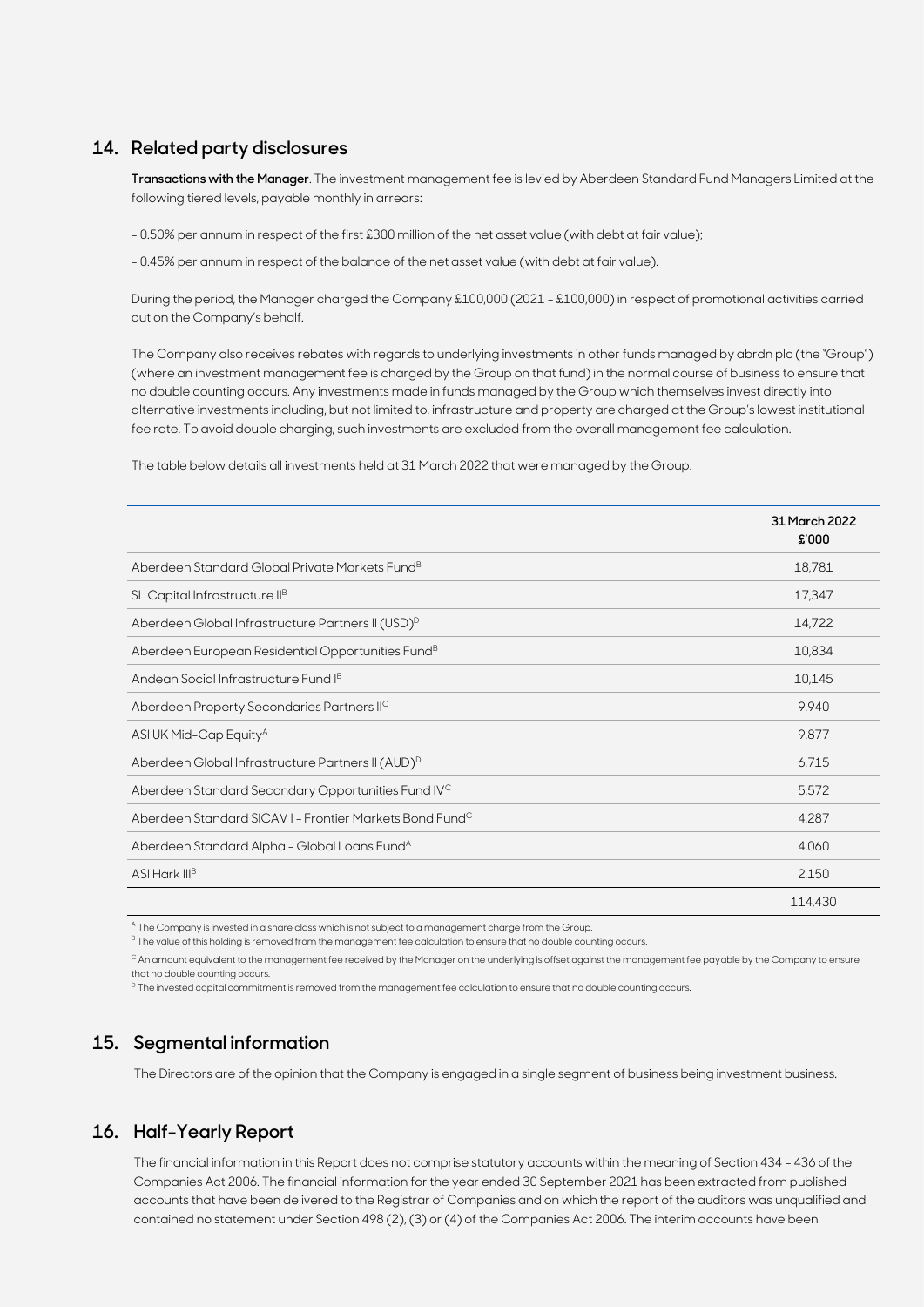prepared using the same accounting policies as the preceding annual accounts.

PricewaterhouseCoopers LLP has reviewed the financial information for the six months ended 31 March 2022 pursuant to the Auditing Practices Board guidance on Review of Interim Financial Information.

**17.** This Half-Yearly Report was approved by the Board and authorised for issue on 14 June 2022.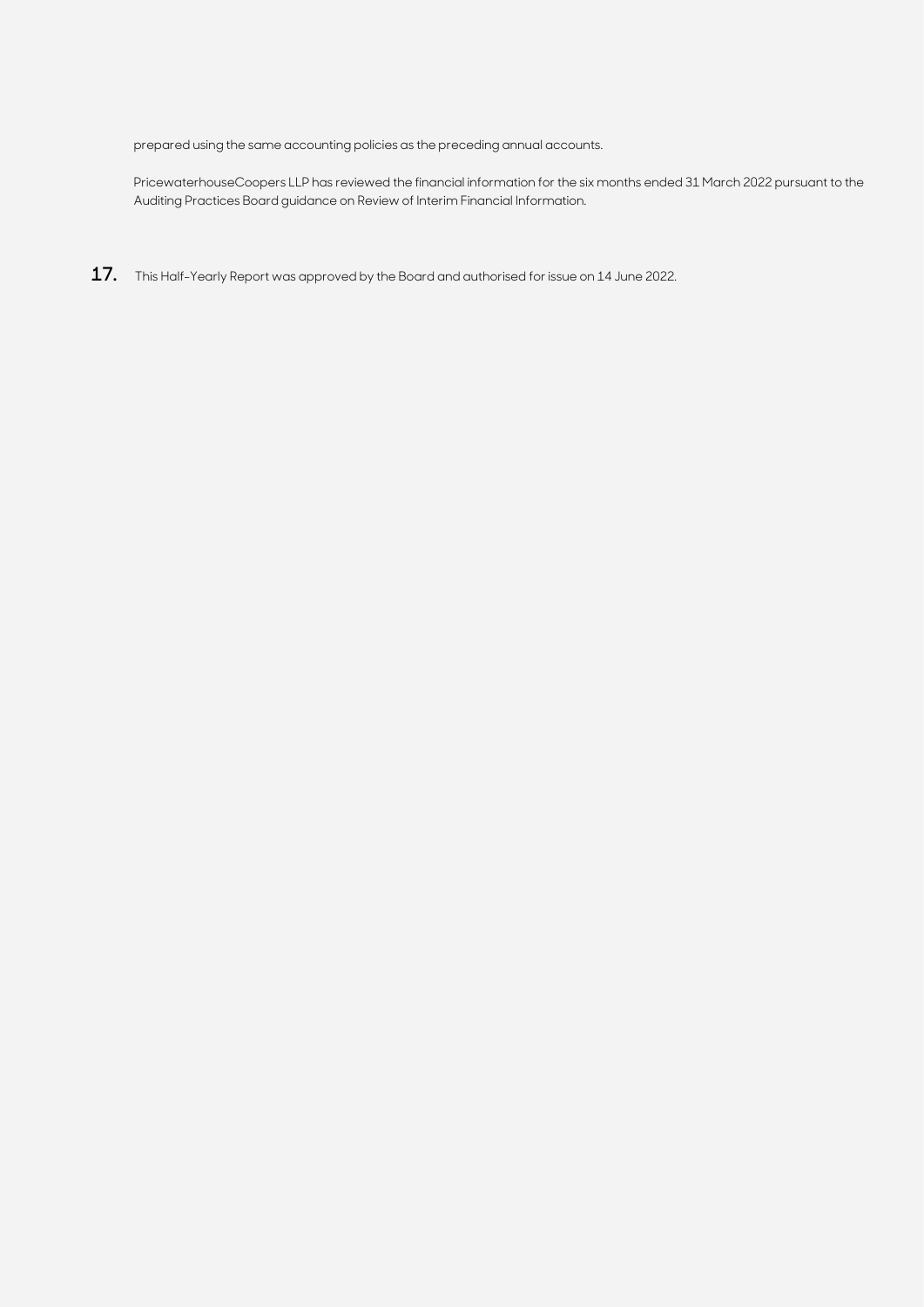## **Alternative Performance Measures**

Alternative Performance Measures ("APMs") are numerical measures of the Company's current, historical or future performance, financial position or cash flows, other than financial measures defined or specified in the applicable financial framework. The Company's applicable financial framework includes FRS 102 and the AIC SORP. The Directors assess the Company's performance against a range of criteria which are viewed as particularly relevant for closed-end investment companies.

### **Net asset value per Ordinary share - debt at fair value**

The net asset value per Ordinary share with debt at fair value is calculated as follows:

|                                                              | As at<br>31 March 2022<br>£'000 | As at<br>30 September 2021<br>£'000 |
|--------------------------------------------------------------|---------------------------------|-------------------------------------|
| Net asset value attributable                                 | 381,653                         | 382,118                             |
| Add: Amortised cost of 6.25% Bonds 2031                      | 15,679                          | 15,664                              |
| Less: Market value of 6.25% Bonds 2031                       | (20, 139)                       | (21,233)                            |
|                                                              | 377.193                         | 376.549                             |
| Number of Ordinary shares in issue excluding treasury shares | 309,097,359                     | 309,318,738                         |
| Net asset value per share (p)                                | 122.03                          | 121.73                              |

### **Discount to net asset value per Ordinary share - debt at fair value**

The discount is the amount by which the Ordinary share price is lower than the net asset value per Ordinary share - debt at fair value, expressed as a percentage of the net asset value - debt at fair value. The Board considers this to be the most appropriate measure of the Company's discount.

|                                        |           | 31 March 2022 | 30 September 2021 |
|----------------------------------------|-----------|---------------|-------------------|
| Net asset value per Ordinary share (p) | a         | 122.03        | 121.73            |
| Share price (p)                        | b         | 101.50        | 100.00            |
| <b>Discount</b>                        | $(a-b)/a$ | 16.8%         | 17.9%             |

### **Dividend yield**

The annual dividend per Ordinary share divided by the share price, expressed as a percentage.

|                                 |          | 31 March 2022 | 30 September 2021 |
|---------------------------------|----------|---------------|-------------------|
| Dividend per Ordinary share (p) | $\Omega$ | 5.54          | 5.52              |
| Share price (p)                 | b        | 101.50        | 100.00            |
| Dividend yield                  | a/b      | 5.5%          | 5.5%              |

### **Net gearing - debt at par value**

Net gearing with debt at par value measures the total borrowings less cash and cash equivalents divided by shareholders' funds,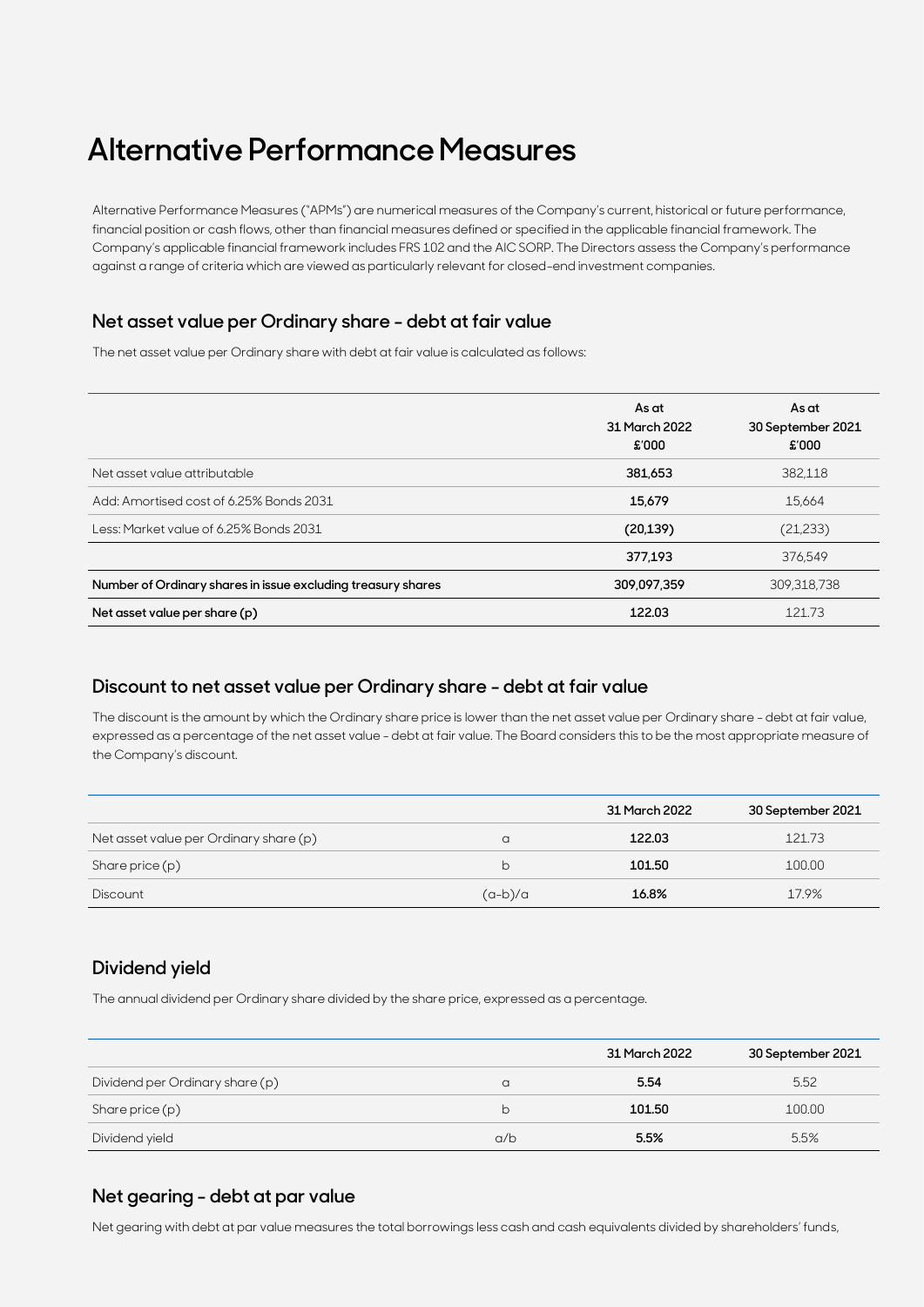expressed as a percentage. Under AIC reporting guidance cash and cash equivalents includes net amounts due to and from brokers at the period end, in addition to cash and short term deposits.

|                                  |             | 31 March 2022 | 30 September 2021 |
|----------------------------------|-------------|---------------|-------------------|
| Borrowings (£'000)               | a           | 15,679        | 15,664            |
| Cash(E'000)                      | b           | 6,439         | 7,201             |
| Amounts due to brokers (£'000)   | C           | 975           | 221               |
| Amounts due from brokers (£'000) | d           | 4,310         | 335               |
| Shareholders' funds (£'000)      | е           | 381,653       | 382,118           |
| Net gearing                      | (a-b+c-d)/e | 1.5%          | 2.2%              |

### **Net gearing - debt at fair value**

Net gearing with debt at fair value measures the total borrowings less cash and cash equivalents divided by shareholders' funds, expressed as a percentage. Under AIC reporting guidance cash and cash equivalents includes net amounts due to and from brokers at the year end, in addition to cash and short term deposits per the Statement of Financial Position.

|                                  |              | 31 March 2022 | 30 September 2021 |
|----------------------------------|--------------|---------------|-------------------|
| Borrowings (£'000)               | a            | 20,139        | 21,233            |
| Cash (£'000)                     | b            | 6,439         | 7,201             |
| Amounts due to brokers (£'000)   | $\mathsf{C}$ | 975           | 221               |
| Amounts due from brokers (£'000) | d            | 4.310         | 335               |
| Shareholders' funds (£'000)      | e            | 377,193       | 376,549           |
| Net gearing                      | (a-b+c-d)/e  | 2.7%          | 3.7%              |

### **Ongoing charges ratio**

The ongoing charges ratio has been calculated in accordance with guidance issued by the AIC as the total of investment management fees and administrative expenses and expressed as a percentage of the average daily net asset values with debt at fair value published throughout the year. The ratio for 31 March 2022 is based on forecast ongoing charges for the year ending 30 September 2022.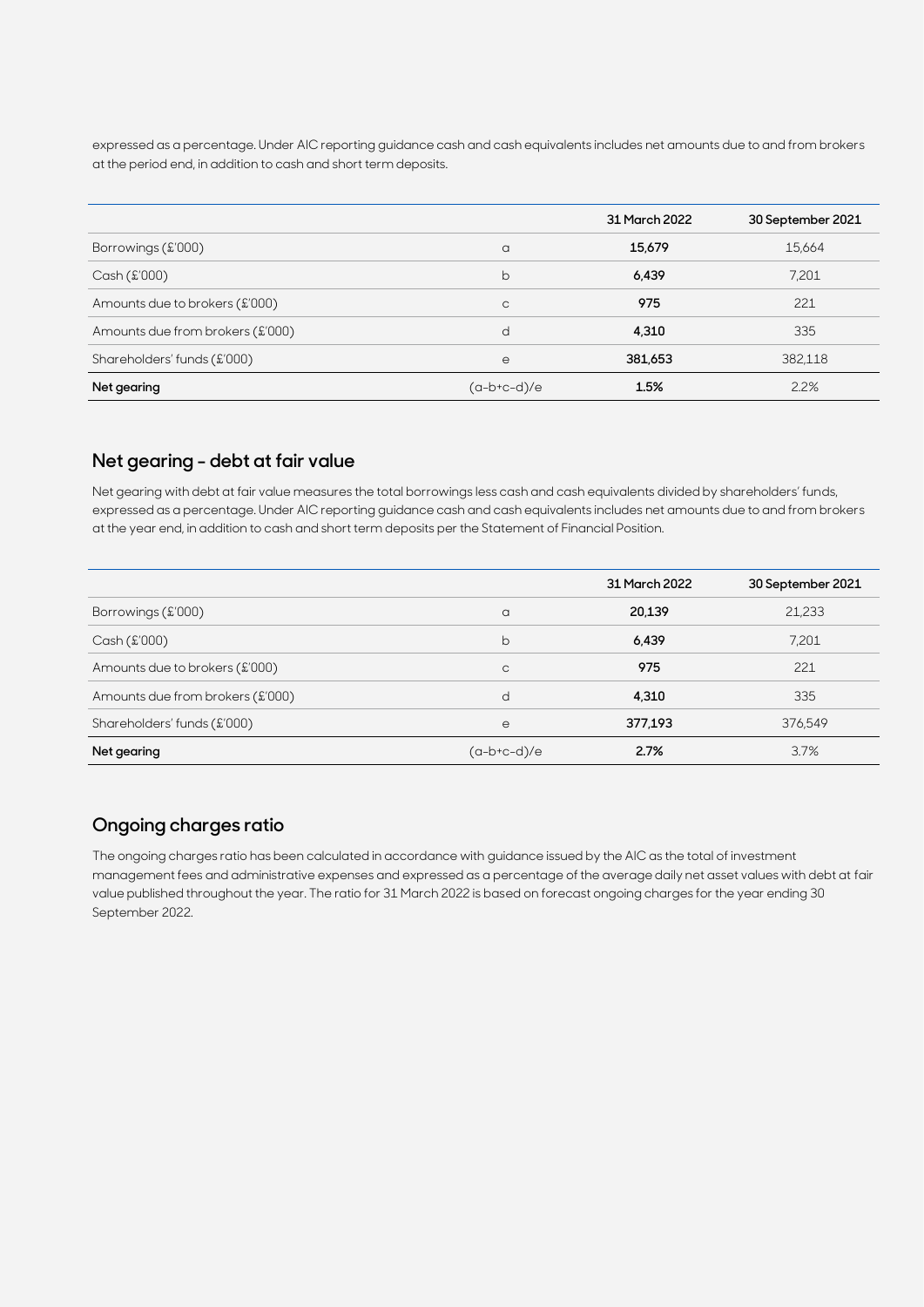|                                                      | 31 March 2022<br>£ | 30 September 2021<br>£ |
|------------------------------------------------------|--------------------|------------------------|
| Investment management fees                           | 1,300,000          | 1,319,000              |
| Administrative expenses                              | 975,000            | 980,000                |
| Less: non-recurring charges <sup>A</sup>             | (7,172)            | (69,500)               |
| Ongoing charges                                      | 2,267,828          | 2,229,500              |
| Average net assets with debt at fair value           | 372,050,000        | 361,834,000            |
| Ongoing charges ratio (excluding look-through costs) | 0.61%              | 0.62%                  |
| Look-through costs $B$                               | 0.85%              | 0.83%                  |
| Ongoing charges ratio (including look-through costs) | 1.46%              | 1.45%                  |

<sup>A</sup> Professional services considered unlikely to recur.

B Calculated in accordance with AIC guidance issued in October 2020 to include the Company's share of costs of holdings in investment companies on a look-through basis.

The ongoing charges ratio provided in the Company's Key Information Document is calculated in line with the PRIIPs regulations, which includes financing and transaction costs. This can be found within the literature library section of the Company's website: aberdeendiversified.co.uk.

### **Total return**

NAV and share price total returns show how the NAV and share price has performed over a period of time in percentage terms, taking into account both capital returns and dividends paid to shareholders. Share price and NAV total returns are monitored against openended and closed-ended competitors, and the Reference Index, respectively.

| Six months ended 31 March 2022     |             | <b>NAV</b><br>(debt at par) | <b>NAV</b><br>(debt at fair value) | Share<br>Price      |
|------------------------------------|-------------|-----------------------------|------------------------------------|---------------------|
| Opening at 1 October 2021          | a           | 123.54 <sub>p</sub>         | 121.73 <sub>p</sub>                | 100.00 <sub>p</sub> |
| Closing at 31 March 2022           | b           | 123.47 <sub>p</sub>         | 122.03 <sub>p</sub>                | 101.50 <sub>p</sub> |
| Price movements                    | $c=(b/a)-1$ | $-0.1%$                     | 0.2%                               | 1.5%                |
| Dividend reinvestment <sup>A</sup> | d           | 3.5%                        | 3.6%                               | 2.9%                |
| Total return                       | $c+d$       | $+3.4%$                     | $+3.8%$                            | $+4.4%$             |

| Year ended 30 September 2021       |             | <b>NAV</b><br>(debt at par) | <b>NAV</b><br>(debt at fair value) | Share<br>Price      |
|------------------------------------|-------------|-----------------------------|------------------------------------|---------------------|
| Opening at 1 October 2020          | a           | 121.71 <sub>p</sub>         | 113.40 <sub>p</sub>                | 91.50 <sub>p</sub>  |
| Closing at 30 September 2021       | b           | 123.54 <sub>p</sub>         | 121.73 <sub>p</sub>                | 100.00 <sub>p</sub> |
| Price movements                    | $c=(b/a)-1$ | 1.5%                        | 7.3%                               | 9.3%                |
| Dividend reinvestment <sup>A</sup> | d           | 4.8%                        | 5.2%                               | 6.3%                |
| Total return                       | $c+d$       | +6.3%                       | $+12.5%$                           | $+15.6%$            |

<sup>A</sup> NAV total return involves investing the net dividend in the NAV of the Company with debt at fair value on the date on which that dividend goes ex-dividend. Share price total return involves reinvesting the net dividend in the share price of the Company on the date on which that dividend goes ex-dividend.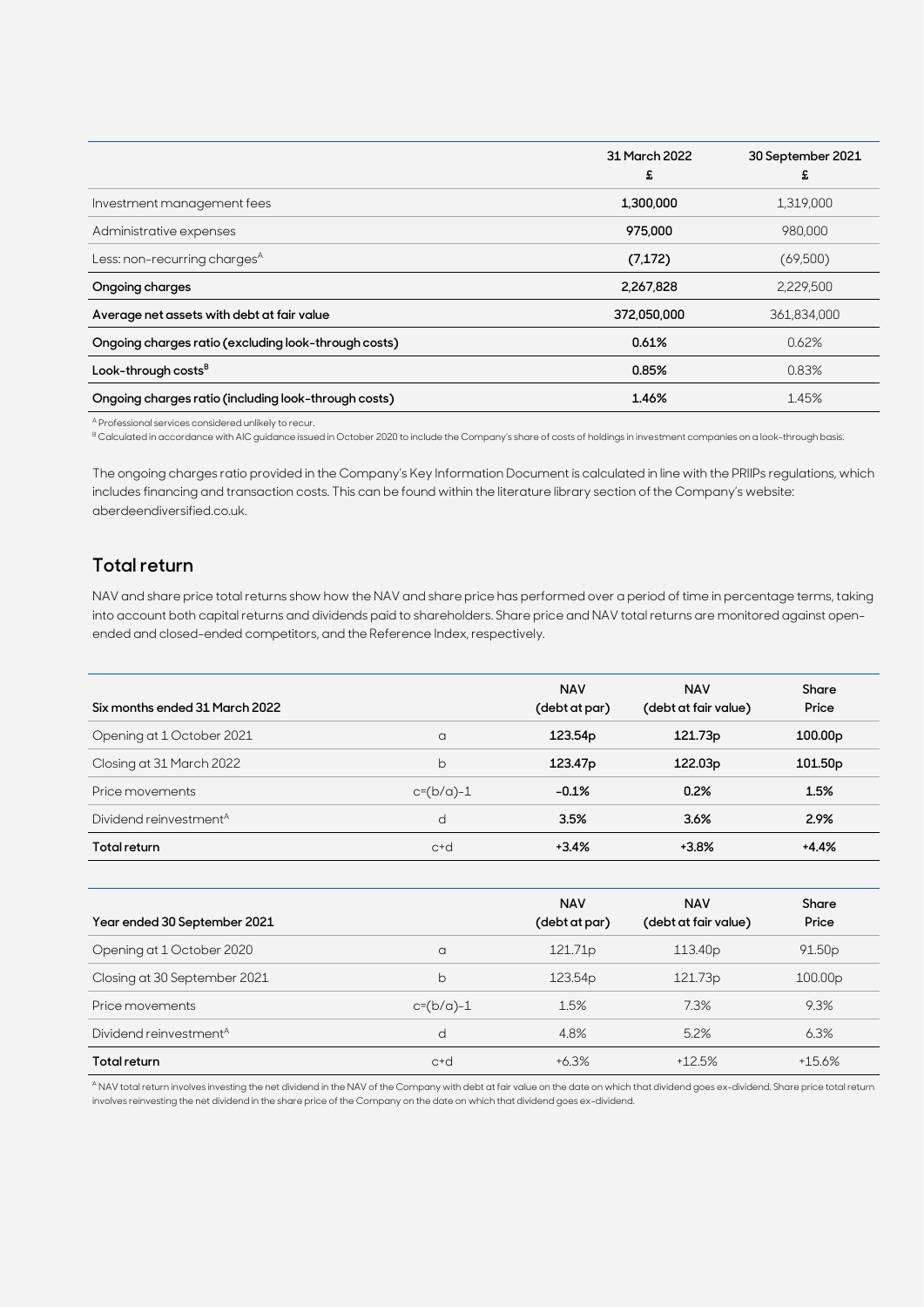# **Independent review report to Aberdeen Diversified Income and Growth Trust plc**

### **Report on the condensed interim financial statements**

#### **Our conclusion**

We have reviewed Aberdeen Diversified Income and Growth Trust plc's condensed interim financial statements (the "interim financial statements") in the Half Yearly Report of Aberdeen Diversified Income and Growth Trust plc for the 6 month period ended 31 March 2022 (the "period").

Based on our review, nothing has come to our attention that causes us to believe that the interim financial statements are not prepared, in all material respects, in accordance with FRS 104 "Interim Financial Reporting" issued by the Financial Reporting Council and the Disclosure Guidance and Transparency Rules sourcebook of the United Kingdom's Financial Conduct Authority.

The interim financial statements comprise:

- the Condensed Statement of Financial Position as at 31 March 2022;
- − the Condensed Statement of Comprehensive Income for the period then ended;
- the Condensed Statement of Cash Flows for the period then ended;
- the Condensed Statement of Changes in Equity for the period then ended; and
- − the explanatory notes to the interim financial statements.

The interim financial statements included in the Half Yearly Report of Aberdeen Diversified Income and Growth Trust plc have been prepared in accordance with FRS 104 "Interim Financial Reporting" issued by the Financial Reporting Council and the Disclosure Guidance and Transparency Rules sourcebook of the United Kingdom's Financial Conduct Authority.

#### **Basis for conclusion**

We conducted our review in accordance with International Standard on Review Engagements (UK) 2410, 'Review of Interim Financial Information Performed by the Independent Auditor of the Entity' issued by the Financial Reporting Council for use in the United Kingdom. A review of interim financial information consists of making enquiries, primarily of persons responsible for financial and accounting matters, and applying analytical and other review procedures.

A review is substantially less in scope than an audit conducted in accordance with International Standards on Auditing (UK) and, consequently, does not enable us to obtain assurance that we would become aware of all significant matters that might be identified in an audit. Accordingly, we do not express an audit opinion.

We have read the other information contained in the Half Yearly Report and considered whether it contains any apparent misstatements or material inconsistencies with the information in the interim financial statements.

#### **Conclusions relating to going concern**

Based on our review procedures, which are less extensive than those performed in an audit as described in the Basis for conclusion section of this report, nothing has come to our attention to suggest that the directors have inappropriately adopted the going concern basis of accounting or that the directors have identified material uncertainties relating to going concern that are not appropriately disclosed. This conclusion is based on the review procedures performed in accordance with this ISRE. However, future events or conditions may cause the company to cease to continue as a going concern.

### **Responsibilities for the interim financial statements and the review**

#### **Our responsibilities and those of the directors**

The Half Yearly Report, including the interim financial statements, is the responsibility of, and has been approved by the directors. The directors are responsible for preparing the Half Yearly Report in accordance with the Disclosure Guidance and Transparency Rules sourcebook of the United Kingdom's Financial Conduct Authority. In preparing the Half Yearly Report, including the interim financial statements, the directors are responsible for assessing the company's ability to continue as a going concern, disclosing, as applicable, matters related to going concern and using the going concern basis of accounting unless the directors either intend to liquidate the company or to cease operations, or have no realistic alternative but to do so.